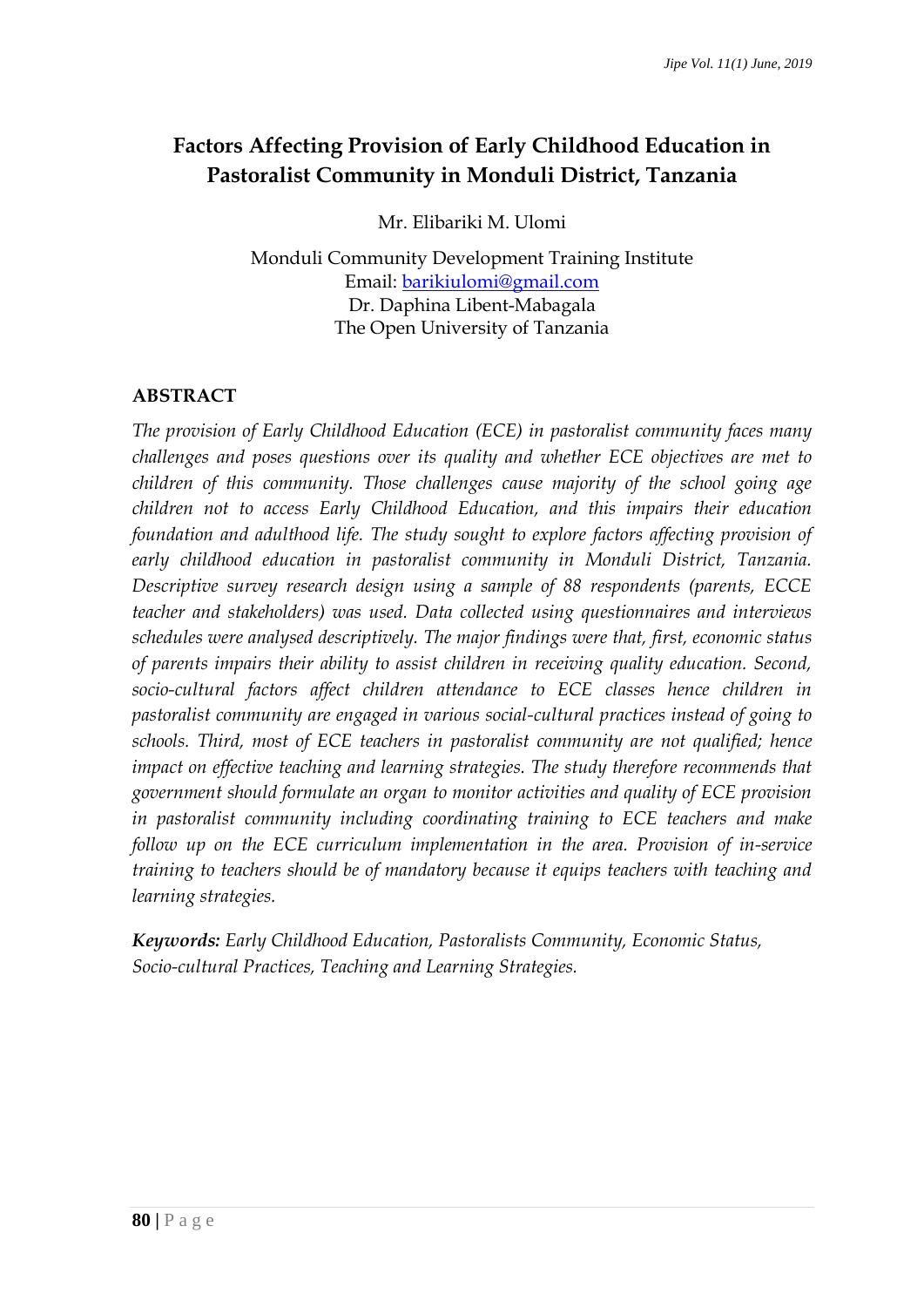#### **INTRODUCTION**

Early Childhood Education focuses on services for children under compulsory school age, involving elements of both physical care and education (Kamerman, 2006; Mtahabwa & Rao, 2010). Compulsory school age varies from one country to another. For instance; in United Kingdom, United States, France, Italy and German is 6 years while in Netherlands and Sweden is 7 years old (Chartier & Geneix, 2006). Tanzania, the formalized school age is 3-5 years old [United Republic of Tanzania (URT), 2014]. Disregarding of the age variation in starting receiving Early Childhood Education (ECE); early education has typically meant for preparing children to formal primary education; and it is provided at least for one or two years before a child join primary education. Early Childhood Education provides opportunities for children to develop in number of areas – cognitive, linguistic, social, emotional, aesthetic, sensory, physical and moral areas. Development of Early Child Education in several countries was mainly recorded in 19th century; where various models were established in order to govern its provision and supervision. In Europe and North America, and even in several of the developing countries such as China and India, kindergartens and nurseries centers were first established. Various models such as those of Froebel, Pestalozzi, Montessori, and the activities of missionaries laid foundation for Early Child Education in many regions (Kamerman, 2006).

The Convention on the Rights of the Child in 1989 and the World Declaration on Education for All (EFA) in 1990 in Jomtien, Thailand, reaffirmed education as a human right and proclaimed a new environment of international cooperation (UNESCO, 2015). Through an effective advocacy effort, a significant advance was made in bringing the youngest children onto the education agenda: "Learning begins at birth", which calls for early childhood care and initial education (Garcia, Pence & Evans, 2008). The impact of Child rights conventions felt also in Africa whereby in 1993 the Donors to African Education (now the Association for the Development of Education in Africa, ADEA) created a Working Group on Early Childhood Development (WGECD). In 1999 the World Bank with support from other International organizations, organize a continent wide African International Conference on Early Childhood Department in Uganda, Eritrea and Ghana (Garcia, Pence, & Evans, 2008). Various declarations were set in those conferences with the main theme being to support Early Childhood Development (ECD) in Africa (UNESCO, 2010). For instance, ADEA-WGECD has been set to operate within the context of an overall framework of action for early childhood care and education (ECCE) in Africa; that resulted from the 3<sup>rd</sup> Africa Conference on Early Childhood Development, held from May 30 to June 3, 2005 in Accra, Ghana. The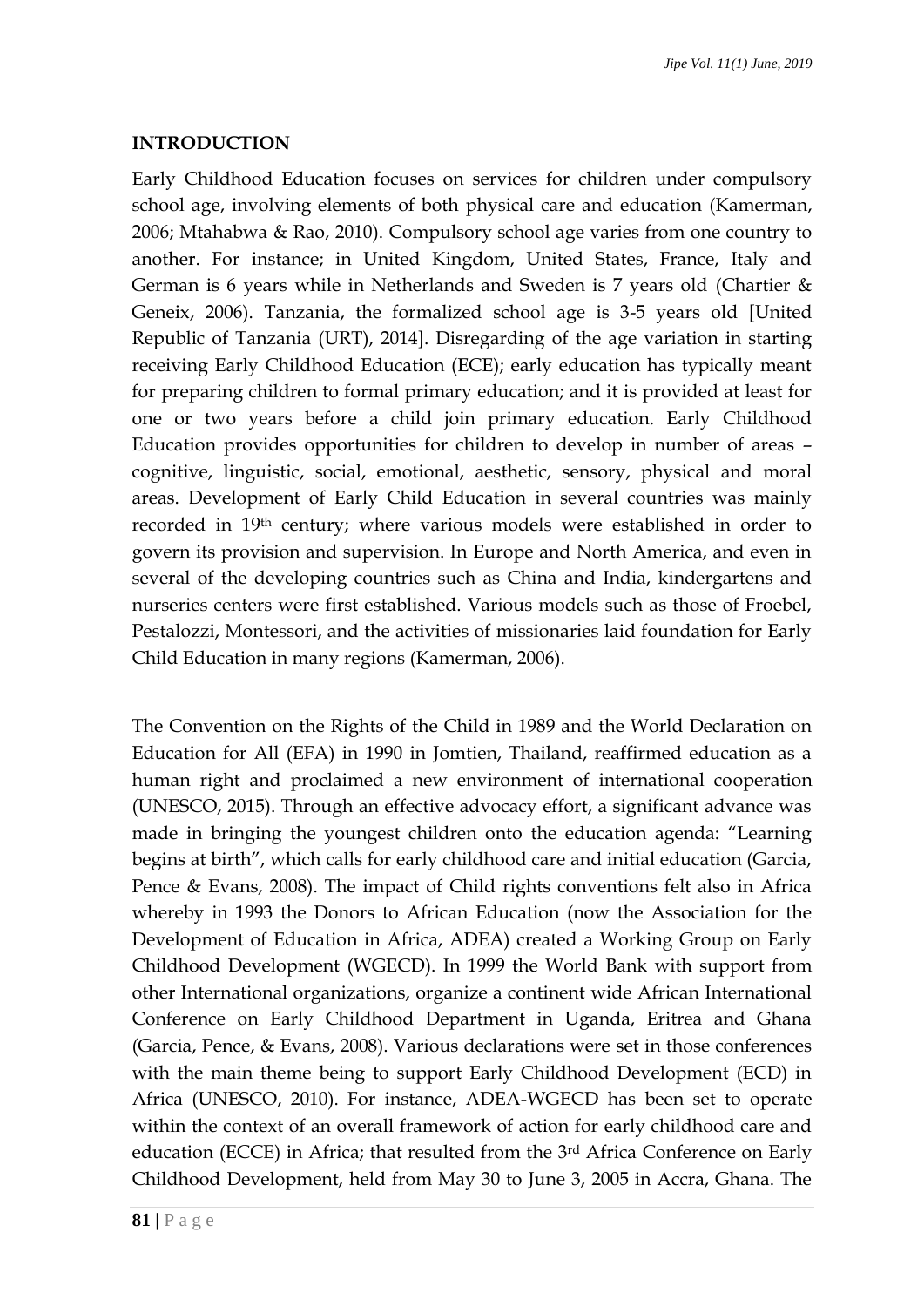regional Early Childhood Development framework aims to guide the implementation of ECE programmes in Africa, at both regional and national levels (Ibid, 2010). It is estimated that, nomadic pastoralists constitute about 6% of the African population and can be found in less than 20 countries (Roy & Peart, 2005). Because of their peculiarity life style (precarious living conditions and high mobility way of life); pastoralists are included under the category of disadvantaged and hard to reach groups and cause challenge for community development in general and particularly in education. This lead to lower their participation in education programmes; especially on setting foundation of early learning for their children; and so contributes on denying them chances for effective participation in planning and development activities; which makes them to be poorly integrated into nation state affairs, the national economy and educational programmes in general.

Because of mobility nature of pastoralist communities, fixed conventional schooling is a challenge to them; and this affect provision of ECE. Some countries such as Kenya came up with Mobile Schools (Roy & Peart, 2005). The programme encountered problems and so fails to be sustainable. Problems included nonnomadic teachers' reluctance to travel and live nomadic lifestyle; also the seasonal weather conditions interrupted studies (Ibid, 2005). In Tanzania various regulations have been established in order to maintain the quality of ECE. For instance, currently the young children in Tanzania attend programmes in child day care centers and pre-primary classes. Private sector enterprises are the champions in provision of education and care for children below five years. Parents and community at large together with teachers emphasize the early mastery of literacy and numeracy skills during the pre-primary years as they regard pre-primary education merely as a preparation for formal primary education (Mbise, 1996). Some of the development stakeholders who wish to make development interventions draw more attention on social-economic needs of the community and pay low attention to assist on Early Childhood Educational interventions in pastoralist community (Ibid, 1996). For instance; in Monduli district there are a number of programmes for pastoralist community dealing with social-economic activities only. These include the Project for Good Farming Practices, Community Health Project and the Maasai Solar Project to mention the few (Hartwig & James, 2010). The Maasai Solar Project for instance, has been established to assist the distribution of solar lantern to Maasai bomas with the slogan *"Keep the smoke out of the House"*. This and such other projects focus on social-economic gain to the community and pay low attention to the ECE interventions. Provision of ECE to pastoralist community could have instilled the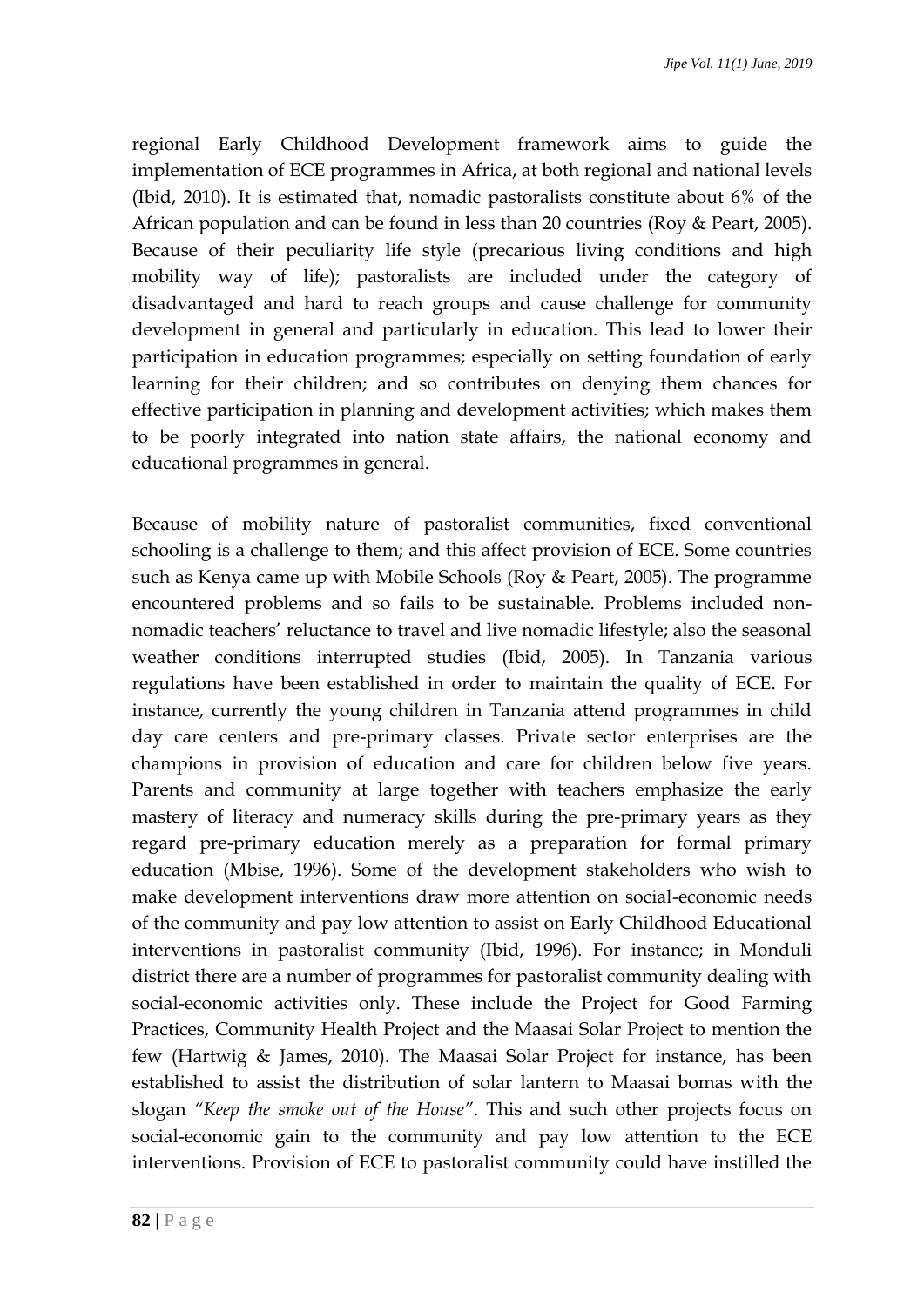importance of having good health practices from childhood, and it could help community to get rid of many preventable diseases. Also, when pastoralist children grow older after being educated during early childhood, they could grow with a widen knowledge and literate decisions about good farming practices, and break the ties of cultural beliefs and perceptions that having a large number of flocks is a symbol of wealth and prestige. Instead, they could have kept the flocks with value for money; not value for prestige, which has many hazardous impacts especially to the environment. There are some stakeholders who have invested on ECE in Monduli district. For instance, UNESCO coordinated a three years project (2014 to 2016) on "Empowering girls from Pastoralists community in Ngorongoro, Tanzania" which was implemented by Tanzania Institute of Education, Ngorongoro District Council and *"Baraza la Mila la Aigwanak".*

The project conducted series of capacity building related trainings targeting teachers, students, health providers, traditional midwives and out of school girls and young women (UNESCO, 2017). Monduli Orphans Project (MOP) and Monduli Pastoralist Development Initiatives (MPDI) are also among the Non Governmental Organizations which work hand in hand with government in provision of support, care and good educational environment for children with early years age range (between  $0 - 8$  years) in families and in the communities (Croker & Sanare, 2008). Despite efforts done by these and other stakeholders in education provision, the quality of Early Child Education in Sub Saharan African countries is said to be poor and not equivalent to the established policies and regulations for offering early childhood education in those countries (Pence, 2004). This implies that the provisions of ECE in pastoralist communities is facing challenges and therefore ruin the academic future of children in this area. It is against this background the current study aimed at exploring factors affecting provision of ECE in pastoralist community. The specific objectives guided the study were to: (i) Examine the influence of Economic status on provision of ECE in pastoralist societies in Monduli district, (ii) Examine the influence of socio-cultural practices on provision of ECE in pastoralist' societies in Monduli district, (iii) Determine the influence of teaching and learning strategies on provision of Early Childhood Education in pastoralists' societies in Monduli district.

## **Literature Review**

Family income seems to be more strongly related to children's ability and achievements-related outcomes. The effects are particularly pronounced for children who live below the poverty line for multiple years and for children who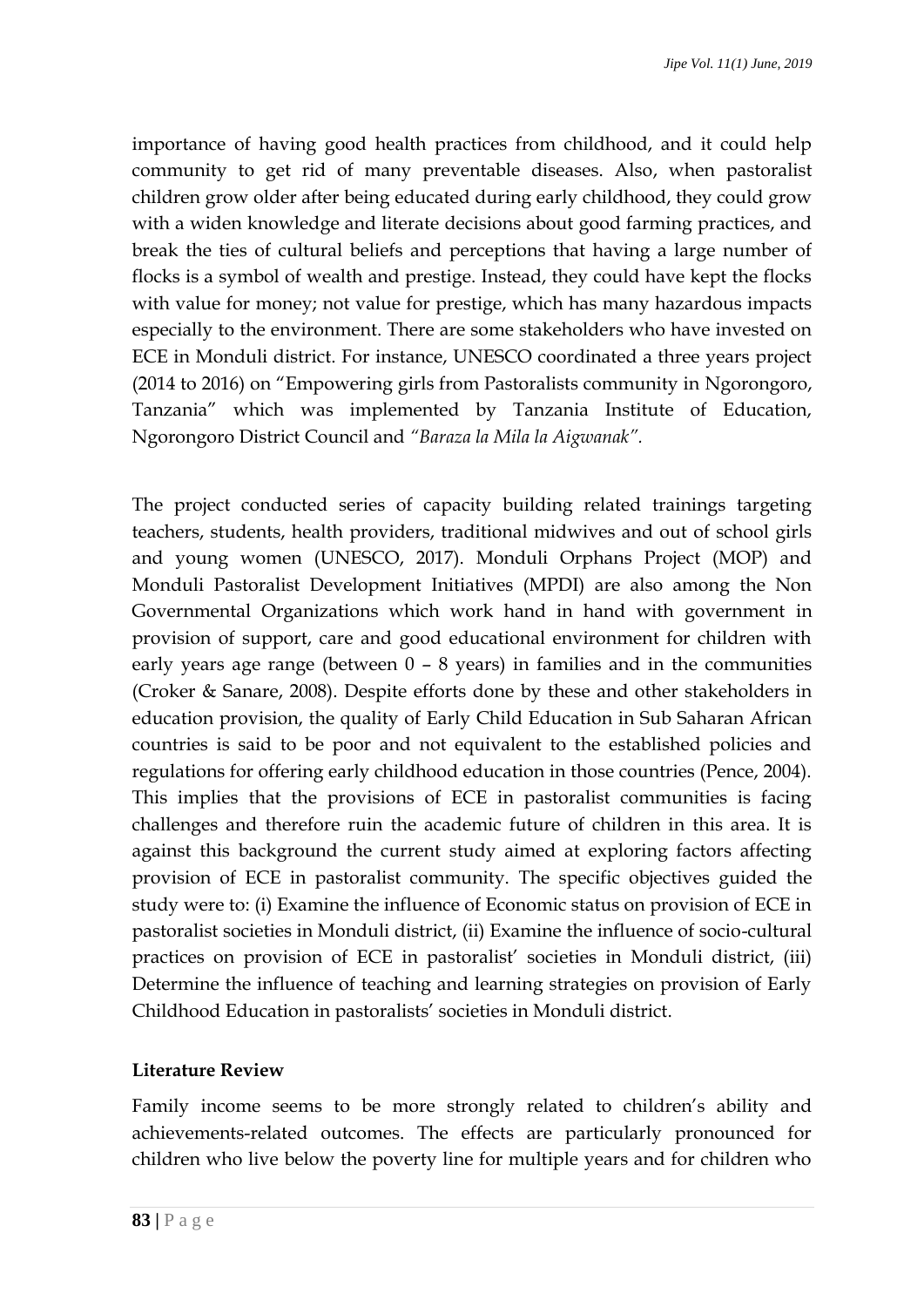live in extreme poverty (that is, 50% or less of the poverty threshold) (Brook-Gunn & Duncan, 1997). Poor children suffer higher incidences of adverse health, developmental and other outcomes of poverty than non-poor children. They incur physical health problems, cognitive inability, poor schooling achievements, emotional behavioral imbalances and teenage out-of-wedlock childbearing (Ibid, 1997). Moreover, the low income families tend to choose lower quality ECE options with less emphassis on development and learning than higher income families (Hillemeier, Morgan, Farkas, & Maczuga, 2013). The readiness for a child to go to school reflects a child ability to succeed both academically and socially in a school environment. Poverty may wither the dream of a child to go to school as it decreases a child's readiness for school (Ferguson, Bovaird, & Mueller, 2007). Sub-Saharan Africa (SSA) is mentioned to be far behind North America, Europe and parts of Asia and Caribbean in provision of quality ECE services. Research conducted by UNESCO (2010) indicates that in SSA, millions of children enter schools each year with learning difficulties due to malnutrition, health problems, poverty and lack of access to ECE; thus impeded the target ECE target in the region which was to be achieved in 2015. Therefore, if good environment set for a child to learn, it increases his/her development potentiality both in growth and in academic performance at school.

However, it is the parent-child relationship that has been proven to have the greatest influence on reversing the impact of poverty (Ferguson, Bovaird, & Mueller, 2007). Studies have established the influence of parent's economic status on child's education; a study carried out in Kenya by Murungi (2013) found that among the 195 parents with children not enrolled in the Early Childhood Education centers 73% said that they were not able to provide basic needs to their Early Childhood age going children while 97% reported to lack school fees and money to meet school needs such as; books, uniform and pencils. The finding by Murungi concurs with the findings of Sanda and Garba (2007) who provided empirical evidence on the extent to which poverty and household demographic characteristics may affect educational attainment and school attendance of children. Similarly, a study conducted by Kihia (2017) in Nyeri County, Kenya concluded that children's economic background was the major factor-hindering enrollment in ECE. However, the above studies were done in other countries, and different contexts, the current study therefore, examined the influence of economic status on provision of ECE in pastoralist societies. Children have diverse needs and they belong to different cultural and social groups which resulting them to participate in early childhood environment differently; and so create diverse range of cultural and social learning activities and experiences. It is in this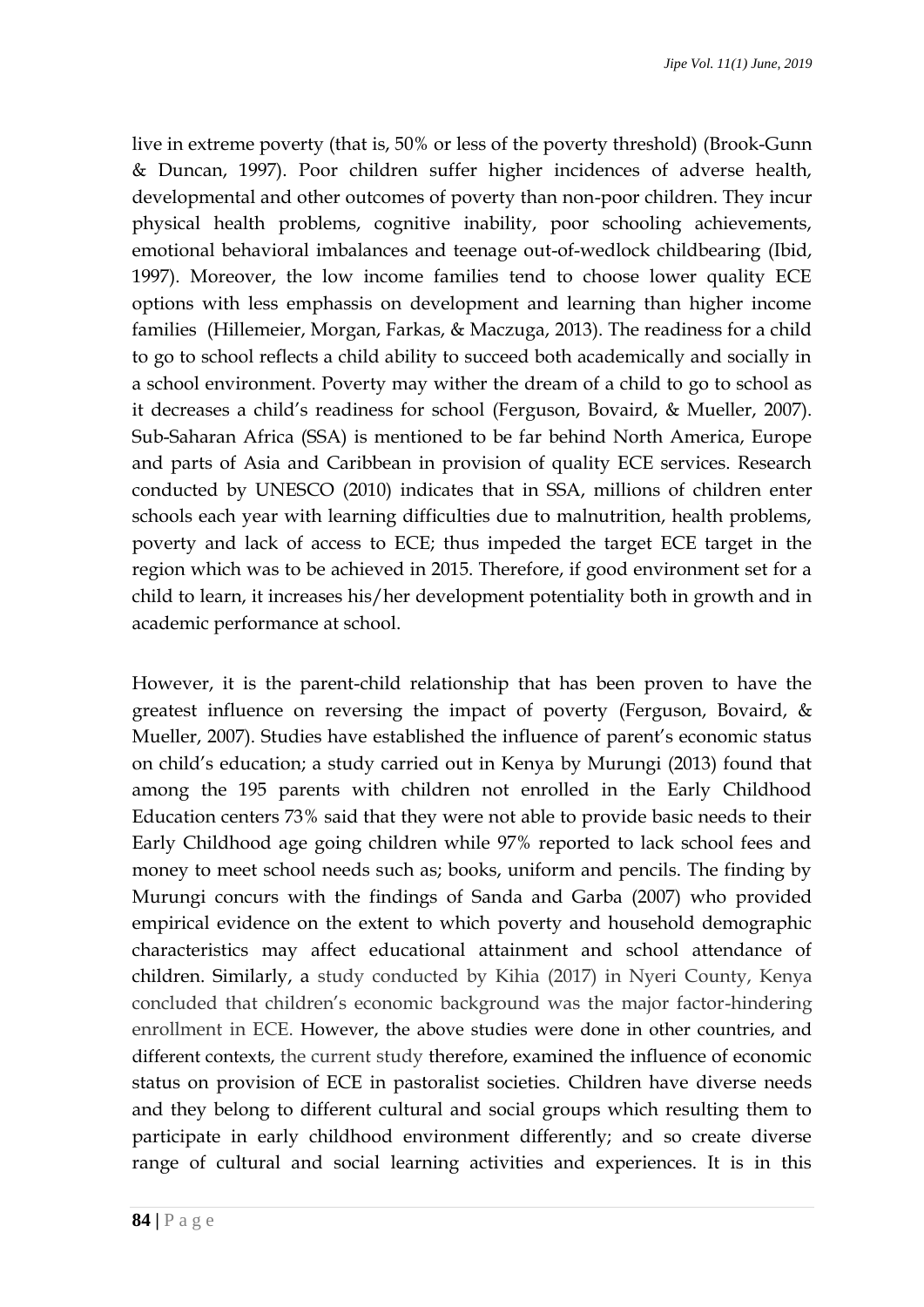perspective that, children's development is seen in the context of the culture and society that they belong in, highlighting how children gain competencies and identities significant to their culture through their engagement with people and their surroundings (Dunphy, 2012). Social-cultural theorists have provided conceptual tool for rethinking much of the practice in ECE. Vygotsky (1962) stated that educators need to understand the development of children in the context of their communities (Rogoff, 1998; Nolan & Raban, 2015). They contends that usually children are positioned and learning through the belief system to which they are exposed to, and through their interaction with others. The community and the culture, in which a child is positioned, frame the contexts in which the development of the children is supported. Osagiobare, Oronsaye and Ekwukoma (2015) examined various ways in which religious and cultural beliefs have impacted on girl-child education in six area councils of the Federation Capital Territory, Abuja, Nigeria. It was affirmed that literacy rates among young women have remained low due to the cultural interpretations and negative meanings attributed to females' access to education.

Consequently, a number of girl-children from this region were found in circumstance or victims of early marriages, poverty-stricken conditions and mainly occupied with domestic duties of which they are culturally constrained. These findings support the idea that socio-cultural disadvantages can have a detrimental impact on children's education and competences in their lives (Duncan, Yeung, Brook-Gunn, & Smith, 1998). Familiarity with a societal cultural background helps create best interventions to support children's educational endeavours and enhance their skills development. A study by UNESCO (2010) in Turkana which is a pastoral community like the Maasai people who mostly depend on traditional nomadic life shows that they move from one place to another in search of green pasture and water for their animals. As they move from one place to another, the children drop out of school since the movement is for a whole family. According to UNESCO (2010) cultural beliefs and values that children are a source of wealth, and dependence on children for herding labour has really affected their participation in education. These beliefs have actually denied children enrolment to ECE centers. Bagudo (2019) who conducted a study on the nomadic Fulani concludes that the nomads prefer sending children to cattle rearing than schooling because to the nomads a child who can rear and milk cow is more desirable than a certificate-holder that has no job or cannot breed cattle, thus it is imperative to make nomadic education more relevant to ideals and values of nomads for sustainable development to be a reality and achievable. In ECE, the teaching strategies are always encouraging children to learn. It is the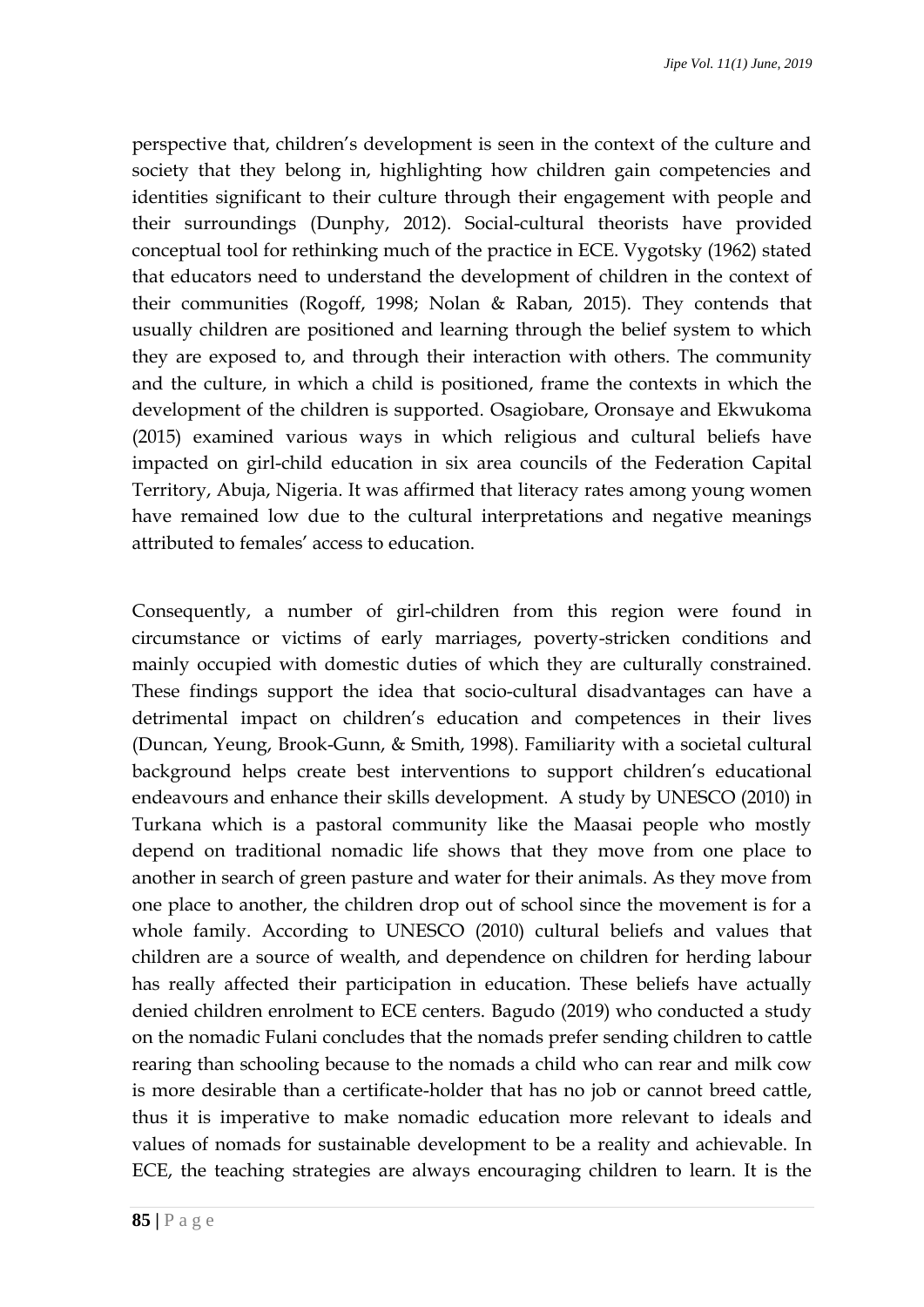teaching skills and practices of the ECE educators that make education interactions meaningful in child learning. ECE educators have roles to plan and implement practices and techniques to foster ECE learning. The strategies include the roles of the staff, the materials and space, the appropriate practices and in some cases the learning objectives (Wall, Litjens & Taguma, 2015). Vygotsky (1978) viewed the role of the adult as integral to children's process of learning, not only as someone who imparts information, but one who supports and extends children's understanding (Whitebread, 2007). Vygotsky identified two levels of development – the *'level of actual development'* where children can operate on their own through their established skills, and the *'level of potential development'*, or what they can achieve with the support of a more experienced adult or peer. Moreover, he describes a space called the 'zone of proximal development (ZPD)', the distance between the two developmental levels, or those functions that are still in the process of maturation (Vygotsky, 1978; Whitebread, 2008 cited in Navarrete (2015). It is in this space, Vygotsky asserts, where learning occurs, because it pushes children towards higher developmental levels rather than staying static.

This approach is one that effectively integrates teaching and assessment together; through the adult-child collaboration within the ZPD educators can determine the capabilities of children and the kind of assistance that they need, as well as gauging how the assessment impacts children's progress (Dunphy, 2012). A number of past studies examined teacher or caregiver quality as an indicator of quality in early childhood programmes. According to Mugweni (2011) qualified practitioners are the key factors in providing high-quality care with most favourable and social outcomes for young children. Zafeirakou (2012) pointed that the quality of interactions between the teacher and child is the single most important determinant of programme success. The empirical evidence demonstrates that children who are taught by teachers with specialized Early Childhood Development (ECD) training have been found to be more sociable, exhibit a developed use of language and perform at a higher level on cognitive tasks than children who are cared for by less qualified teachers (Ackerman & Barnett, 2009). This study was based on the Behavior and Social Learning Theories. The major gist of these theoretical underpinnings is on the importance of the environment and nurturing in the growth and learning of a child. Watson (1928) saw children as passive beings that; like clay, they can be molded by their environment. Community members and parents at large, have vital role in molding children's behavior to suit the needs of the community. Bandura (1977) asserts that culture is the prime determinant of individual development. Human beings are the only species to have created culture, and every human child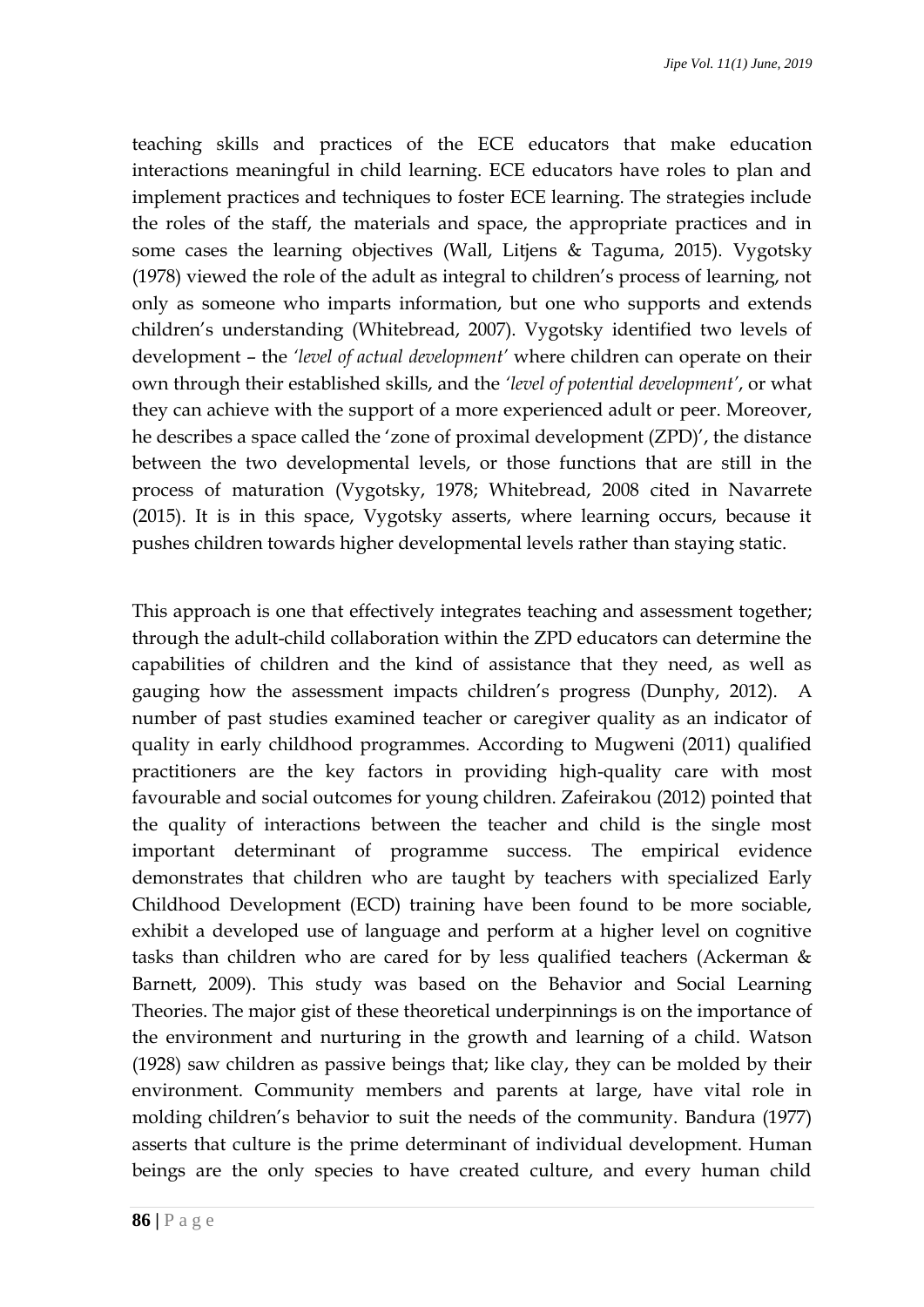develops in the context of a culture. Child development is also affected by community culture, which is part of the family environment. Early childhood development takes its roots from culture (UNESCO, 2010). Culturally, children are trained from early age to participate in self-care, routine duties and family maintenance chores (Nsamenang, 2008). There is a link of services provided for children in learning centres to what an African culture provide through parents, adults and community. In this case, older people are the custodians of knowledge and transmission is orally done from one generation to the other (UNESCO, 2010). Cultural knowledge and positive parenting practices constitute the very resources that community development programs such as those operated by many nongovernmental organizations aim to preserve and capitalize in order to promote community-based, culturally resonant supports for children's learning and development (Nsamenang, 2008). The positive pastoralist cultural ties and values could be taped and used to generate ECE curriculum which will be part and parcel of community values and culture; and will easily be transmitted from one generation to another. In this case the importance of ECE will be realized, and parents to stand as educators and role models for their children. The relationship between variables of the study is depicted in Figure 1.1.

#### **Independent Variables Dependent Variable**



**Figure 1. Conceptual Framework of the Study**

Source: Researchers, 2016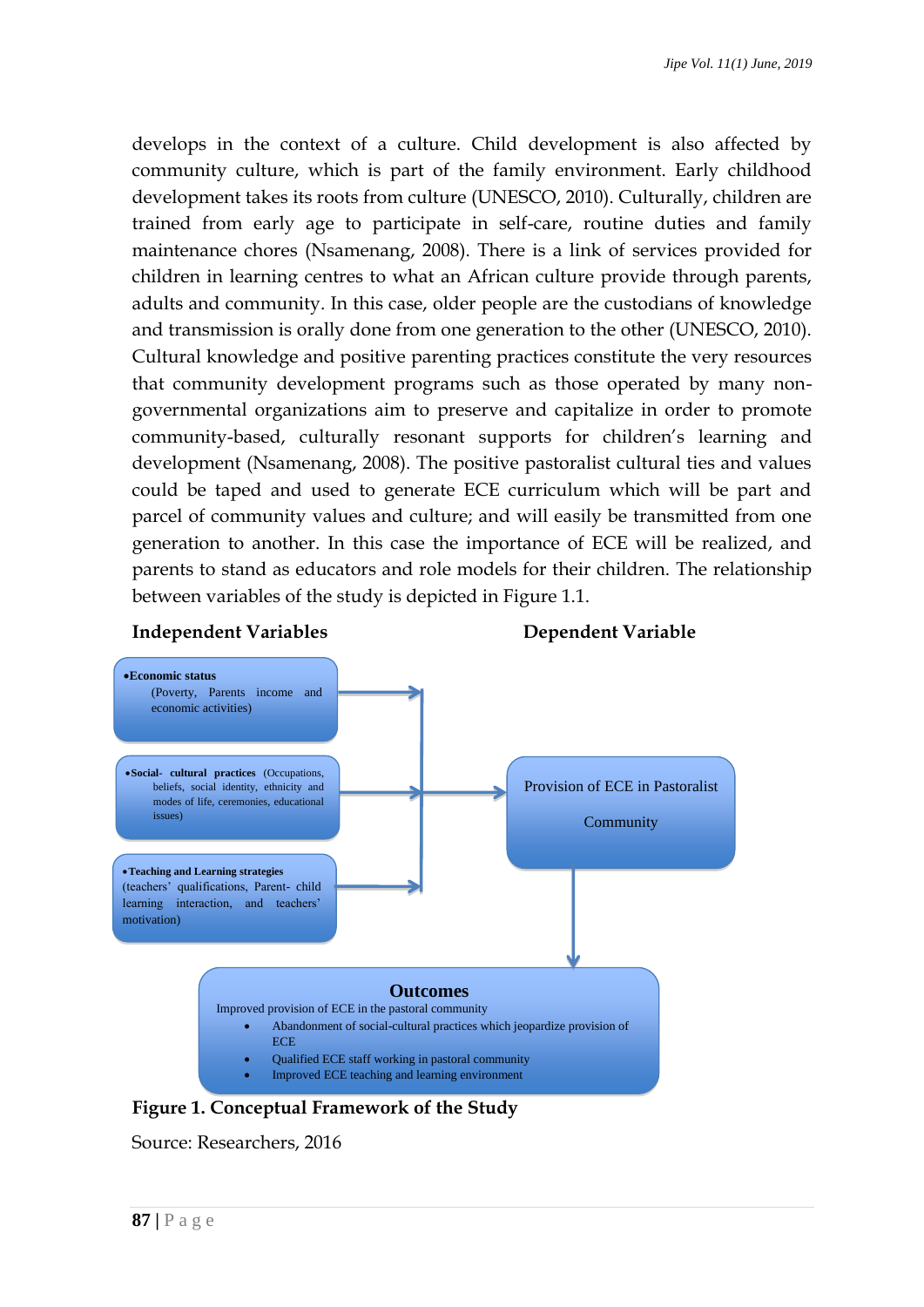The study based on the fact that economic status, social- cultural practices and teaching and Learning strategies usually affect children's schooling life and community wellbeing in Pastoralist community. Many pastoralist societies indicate poverty symptoms because of their life style and illiteracy. Despite the fact that pastoralist societies have large number of flocks, they cannot easily trade them off, in favor to purchase education services for their children. Strong cultural practices; for instance practices that always involve children in cattle rearing, do not allow children to attend school as occasionally as would be required. Their schooling habit is interrupted with the urge to help their parents through child labor. Also, the belief that the only way to acquire wealth is through cattle rearing makes school going children to abandon learning, especially the boys. Teaching and learning strategies has impact on the educational provision, children performance and children retention to school.

## **Materials and Methods**

This study was conducted in Monduli district, Arusha region. The district was chosen purposively based on the large number of pastoralist societies who are the major dwellers of the district (Raymond, 2014). According to Raymond (2014) Monduli district is predominantly a pastoralist area inhabited by Maasai as the largest ethnic group. The study employed descriptive survey research design. The multi-stage cluster sampling techniques was employed to select 88 respondents (68 pastoralist parents with children aged 3-5 years old who were enrolled in ECE centers, 5 non teaching staff, 3 leaders at district and ward level and 12 teachers from 12 existing ECE centres in Monduli Juu ward). The study utilized the questionnaires and interview schedules for data collection. Statistical Package for Social Sciences (SPSS) version 20 was used for data analysis. Data were analyzed descriptively using frequencies and percentages.

## **Results and Discussion**

The first objective examined the influence of economic status on provision of ECE in pastoralist societies in Monduli district. In order to capture information from this objective, the study obtained data such as average household income per month, availability of studying books to children (such as pictorial books, numbering, drawings and story books) and the home learning environment. Data for average household income per month are presented in Table 1.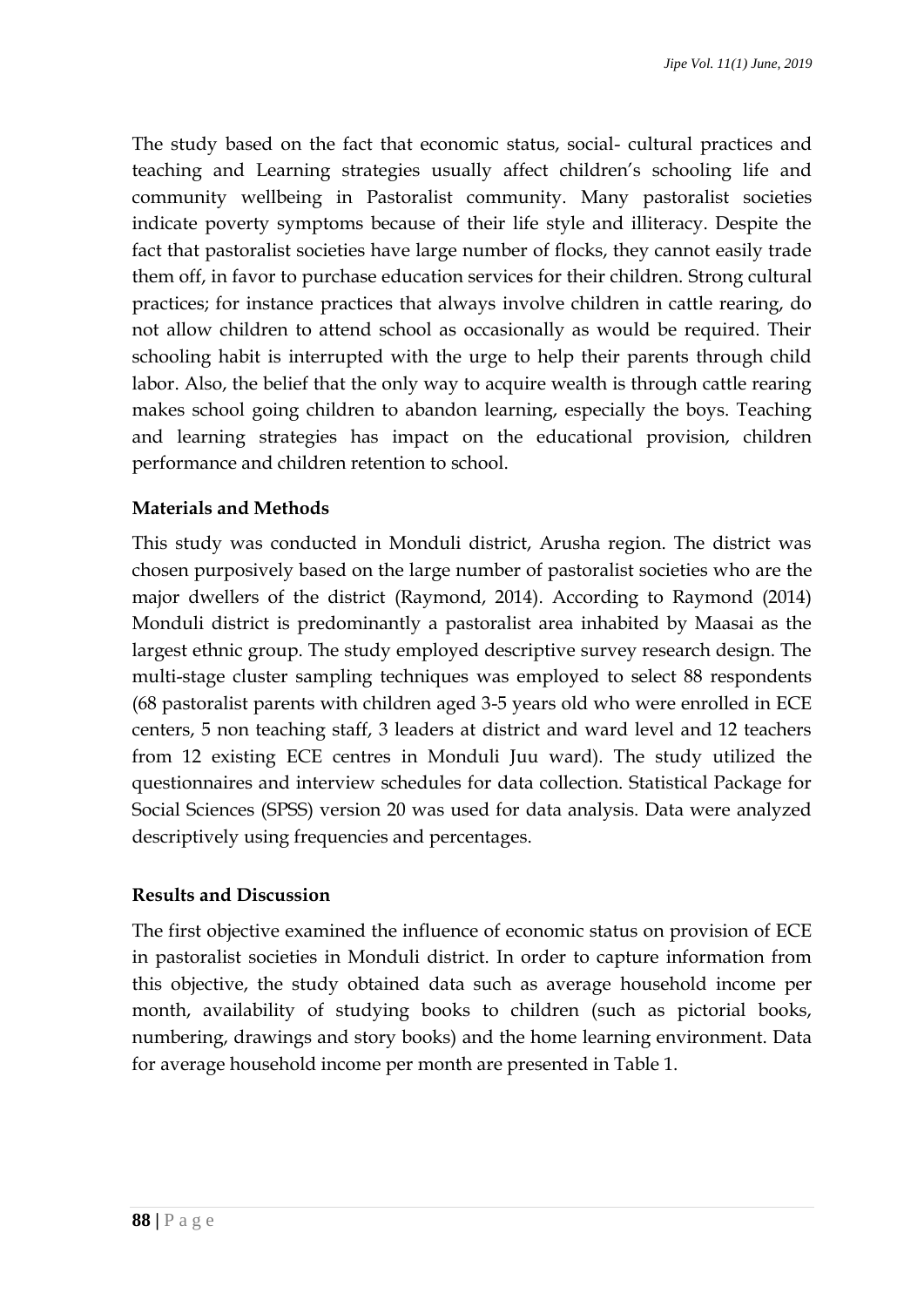| <b>Income Range per Month</b> | Frequency | Percent      |
|-------------------------------|-----------|--------------|
| Tsh $10,000 - 59,000$         | 37        | 54.4         |
| Tsh $60,000 - 99,000$         | 22        | 32.4         |
| Tsh $100,000 - 599,000$       | 9         | 13.2         |
| <b>Total</b>                  | 68        | <b>100.0</b> |

**Table 1: Average Household Income per Month**

Source: Survey data, (2019)

The information above indicated that many parents (54.4%) have an income between Tsh. 10,000 to 59,000. The highest income per month indicated to be between Tsh. 100,000 to 599,000 which reported by few participants (13.2%). These results concur with opinions provided by teachers about the economic status of parents who have children in ECE classes as shown in Table 2.

| <b>Economic Status</b> | Frequency | Percent |
|------------------------|-----------|---------|
| Very poor              |           | 16.7    |
| Poor                   | h         | 50.0    |
| Moderate               |           | 33.3    |
| <b>Total</b>           | 12        | 100.0   |

**Table 2: Teachers Opinions on Parents Economic Status**

Source: Survey data, (2019)

As depicted in Table 2 majority of interviewed teachers reported that parents who have children in their centres are poor. The study noted that, the economic status of pastoralist communities depends much on cattle products of which they always compete for the same consumers in the market places. Most pastoralists have same kind of products (selling of cattle, cattle products or agricultural products), they compete and saturate their local markets; as a result prices goes down. This contributes to low income of the household, and hence affects the parents' ability to manage provision of school necessities (such as school uniforms, paying school contributions, buying of books) for their children. Inability to manage quality education due to low income has also being reported by Kratli and Dyer (2009), who commented that schools in remote areas of pastoralist community are often too poorly built, staffed and equipped to offer a good quality service. Van der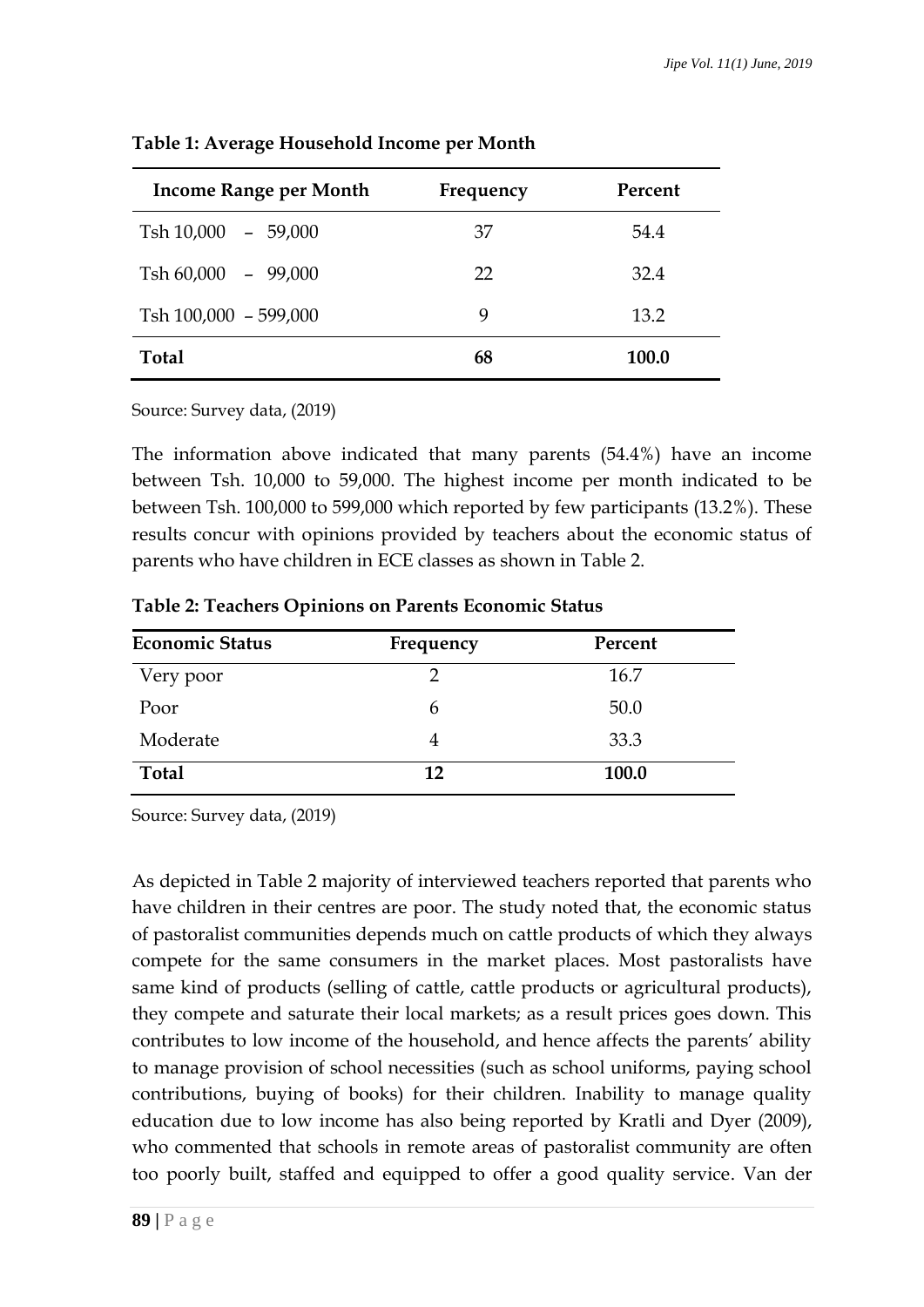Berg (2008) said that, lack of financial resources may limit school attendance among the absolutely poor in developing countries. The relative poverty in developed countries, however, often feel excluded from the school community, or the whole school community itself may feel excluded from the wider society. In order to assess other criteria for parents' economic status, parents were asked whether they usually buy books for their children and results are presented in Table 3.

| <b>Responses</b> | Frequency | Percent |  |
|------------------|-----------|---------|--|
| Yes              | 9         | 13.2    |  |
| N <sub>o</sub>   | 59        | 86.8    |  |
| <b>Total</b>     | 68        | 100.0   |  |

**Table 3: Whether Parents Buy Books for Their Children**

Source: Survey data, (2019)

Most parents (86.8%) reported to not buy books for their children. Apart from buying books to their children, reserachers also noted that most children had no school uniforms. These generally show that children who come from economically disadvantaged households are least likely to have exposure and access to literacy materials, lack quality childcare and home experiences that promote language development and reading acquisition as reported by Neuman (1999). This has also been propounded by Brandley, Caldwell, Rock, Ramey, Barnad, Gray, Hammond, Mitchel, Gotttried, Siegel and Johnson (1989) who comment that families with different socio-economic background have different capacities to provide their children with a quality child care. These shows that, there is association between families' socio-economic and children's educational development. Researchers assessed the home learning environment to see whether it accommodates the learning requirement for ECE studies as indicated in Table 4.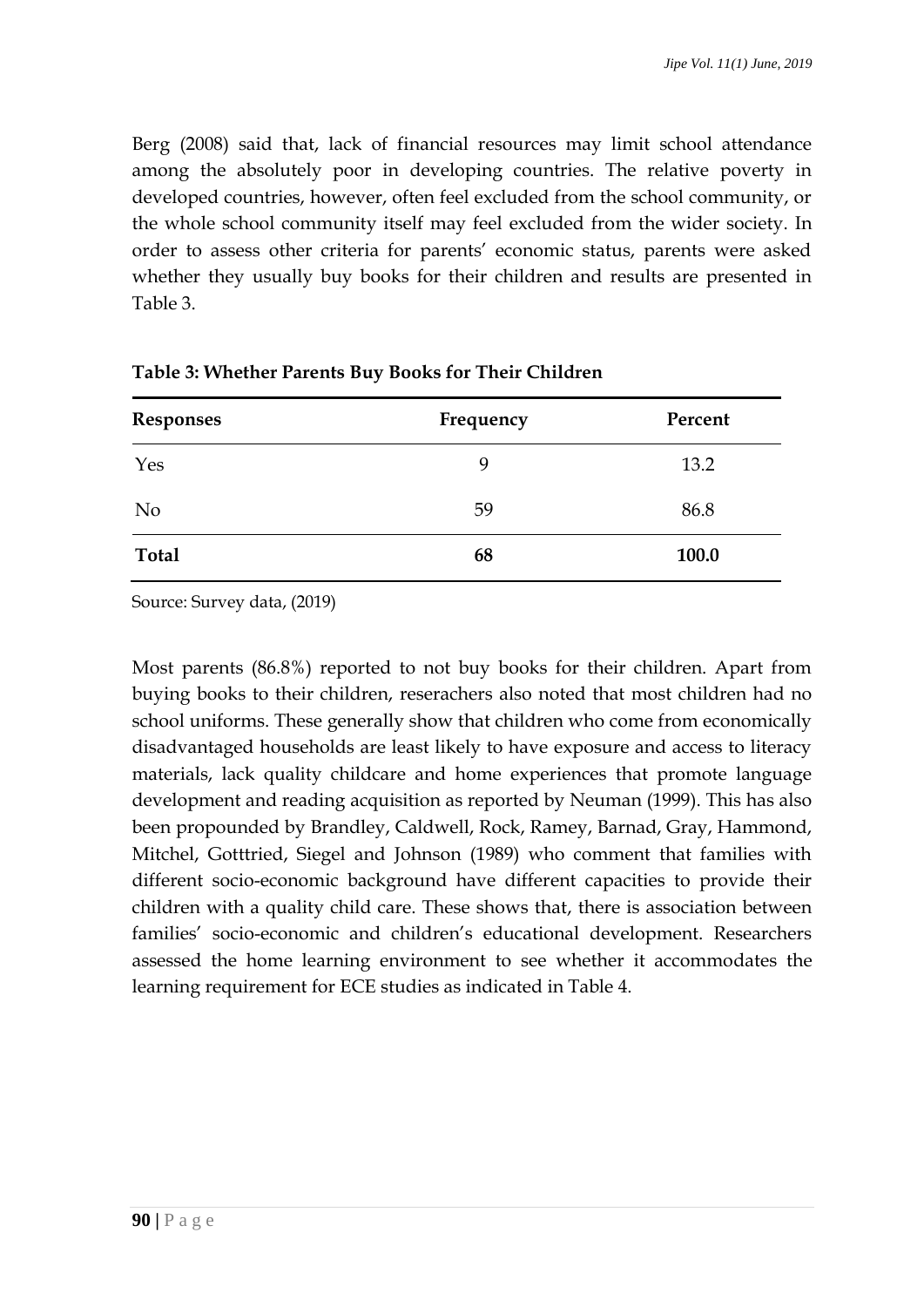| <b>Studying environment</b>                                            | Frequency     | Percent |
|------------------------------------------------------------------------|---------------|---------|
| 1. Studying in a special study room.                                   | $\mathcal{D}$ | 29      |
| 2. No special Room for studying.                                       | 37            | 54.4    |
| 3. Using dining hall/sitting room for studying after<br>eating.        | 26            | 38.2    |
| 4. Stay in the veranda and study. No chairs, they sit on<br>the floor. | 3             | 4.4     |
| Total                                                                  | 68            | 100.0   |

#### **Table 4: Home Environment for Child Study**

Source: Survey data, (2019)

Majority of parents (54.4%) reported lack of special room for studying, while others (38.2%) report of using dining hall/sitting room for studying after eating. Another group of parents (4.4%) reported their children to stay in the veranda and study; and few (2.9%) reported to have a special study room where children take their studies. This indicates that most ECE children are raised in unfavourable environment for taking their studies at home. Many of pastoralists homes are mud huts which are small in size; with small holes which serves as window; but intentionally made for security purposes, to watch people who are coming nearby the *huts or bomas* (Kratli & Dyer, 2009). Van der Berg (2008) explain that poor home circumstances for learning affects children's physical wellbeing and ability to learn. Such poor home circumstances usually associate with low parental education, and limited family resources which can be invested for child education (Ibid, 2008). Home circumstances are often not conducive to learning in many poor communities. These include factors such as lack of lighting, spending much time on domestic chores, having no desk or table to work on, or absence of books. All kind of these challenges in poor communities, taken together with the impact of lower levels of parental education results in children having little assistance with homework and less motivation to learn (Ibid, 2008). Children usually spend most of their young life time in their direct home environent; interacting with parents, siblings, other family members and neighbours and it is in such environment where learning can take place. Learning environment must nurture children's capacity to engage deeply in individual and group activities and projects Van der Berg (2008). The second objective sought to establish the influence of socio-cultural practices on provision of ECE in pastoralist's societies in Monduli district. To understand this, the ECE non-teaching staff were asked to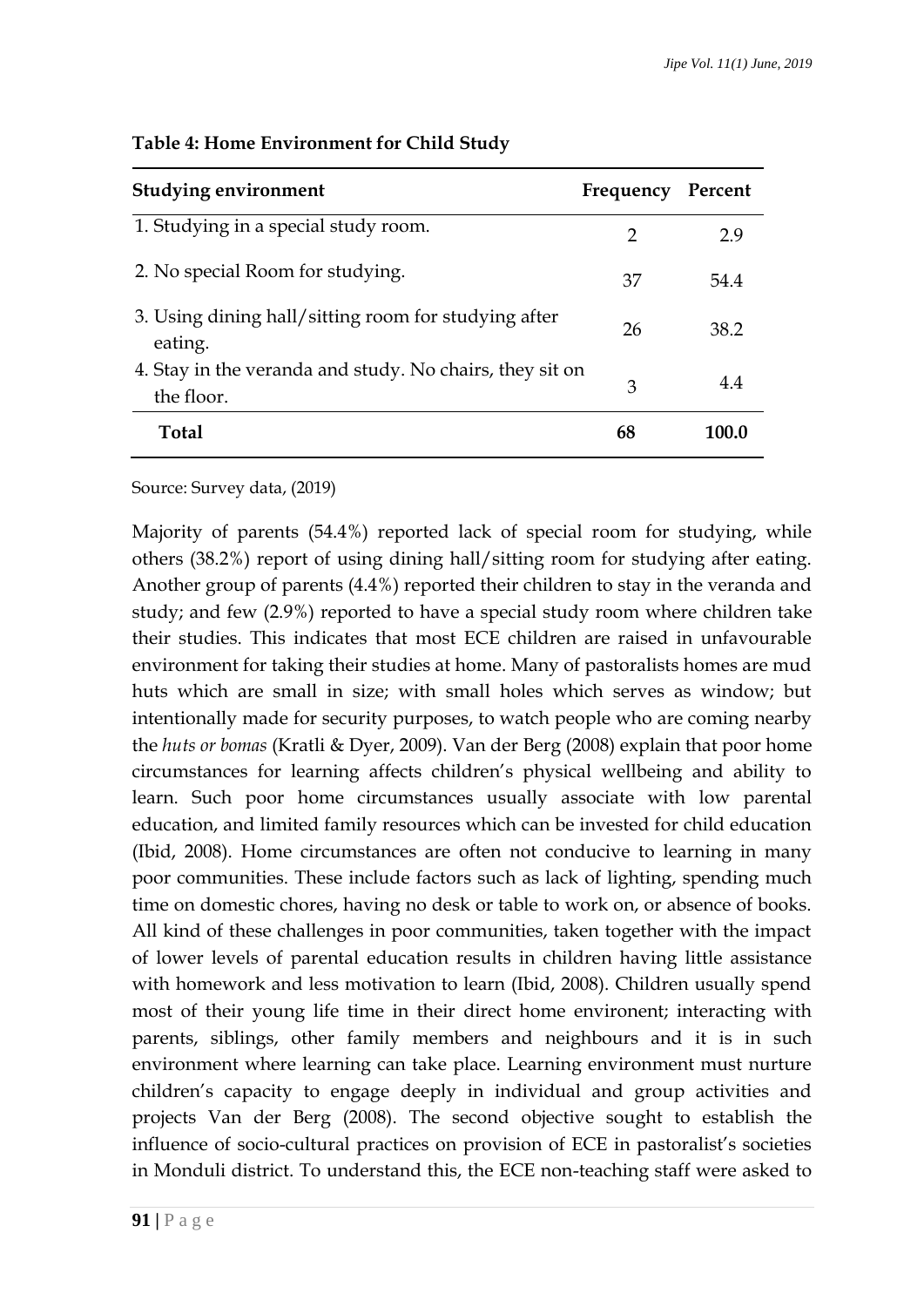indicate the extent of agreement on whether cultural factors hinder children attendance to ECE. Their responses are presented in Table 5.

| <b>Responses</b>      | Frequency | Percent |  |
|-----------------------|-----------|---------|--|
| <b>Strongly Agree</b> |           | 40.0    |  |
| Agree                 | 3         | 60.0    |  |
| <b>Total</b>          | 5         | 100.0   |  |

**Table 5: Pastoralist Culture affect Provision of Education to Children**

Source: Survey data, (2019)

As indicated in Table 5, both respondents agreed that pastoralist culture affect children attendance in ECE centers. When these non teaching staff asked to mention the social cultural factors which hinder children attendance to ECE centers, they pointed out leading factors are cattle rearing, taking care of siblings and house activities (60%). One staff, mentioned initiations ceremonies as another factor, has mentioned cattle rearing alone.

Commenting on the social cultural factors, Carr-Hill and Peart (2005) explained that among the pastoralists' communities, children are viewed as an economic asset. Children help in raising animals like sheep, goat, camels and donkeys. Researchers observed children used for fetching water far from their homestead and also collecting firewood. Duration for traditional ceremonies was also mentioned to obstruct children from attending schools. With all those cultural factors, parents seem to have their children looking after their livestock, family chores and attending other cultural issues in order to avoid the cost of school and time consumed by schooling. This is the reason why Woodhall (2004) comments that direct and indirect cost of schooling in the context of poverty as well as social and cultural norms require many households to make tough decisions on sending their children to school. The third objective intended to determine the influence of teaching and learning strategies on the provision of Early Childhood Education in pastoralists' societies in Monduli district. Responses were categorized in three groups (i.e. qualification of ECE staff, parent-child learning interaction, teachers' motivation and other appropriate practices). Researchers collect responses on teachers' qualification as shown in Table 6.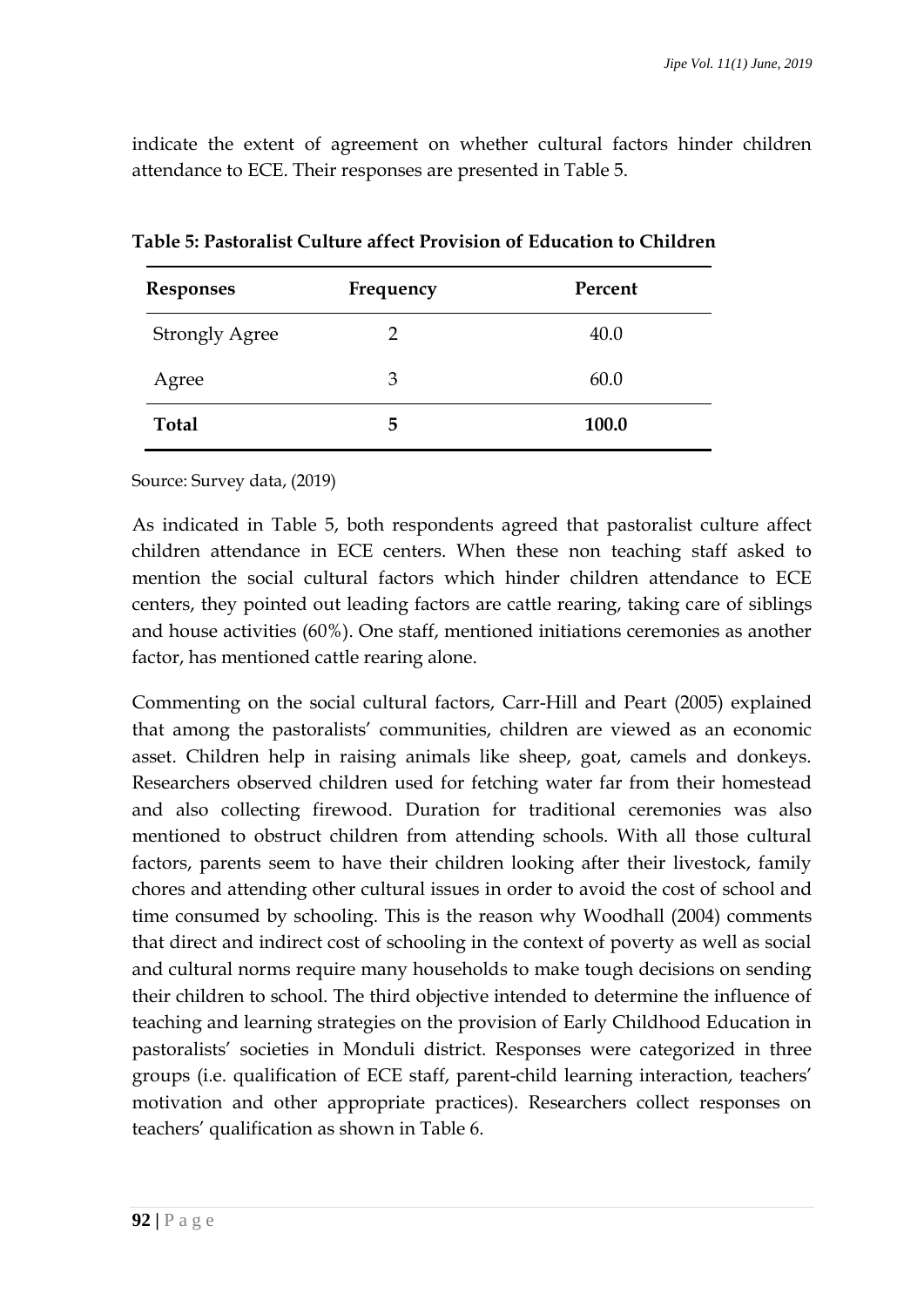| <b>Pre-service Qualification</b> | Frequency | Percent |
|----------------------------------|-----------|---------|
| Form Two                         | 1         | 8.3     |
| Form IV Division III             | 2         | 16.7    |
| Form IV Division IV              | 8         | 66.7    |
| Form VI Division IV              | 1         | 8.3     |
| Total                            | 12        | 100.0   |

**Table 6: Respondents Level of Pre-service Qualifications**

Source: Survey data, (2019)

The information above indicates that, of the 12 teachers who teach ECE classes, majority (66.7%) have pre-service qualification of form four education with division four. Conversation between researchers and ECE teachers revealed that they were tuned from teaching primary schools to teach early childhood classes. It was also noticed that, one teacher was a Form two dropout (due to early pregnancy) and another teacher had a form six education certificate with division four. This implies that unqualified staff are being used to teach the ECE classes in this pastoralist community. The similar case was by reported by International Education Global Union (IEGU) indicating that in many countries, especially in developing countries there is a shortage of qualified teaching staff in ECE classes (IE, 2010). This can have a negative effect on the quality of ECE services and also can trigger high staff turnover as a result of poor salaries, based on underqualified teachers (Ibid, 2010). This brings a doubt on the ability of most ECE teachers to use the required teaching and learning strategies for ECE children. Discussing this phenomenon, Mustard, (2002) explained that qualified and educated teachers apply good learning and teaching strategies for children because they are competent and knowledgeable. Additionally, the study sought to investigate parents' mechanisms in assisting their children doing academic works at home as one of the learning strategy. The results are presented in Table 7.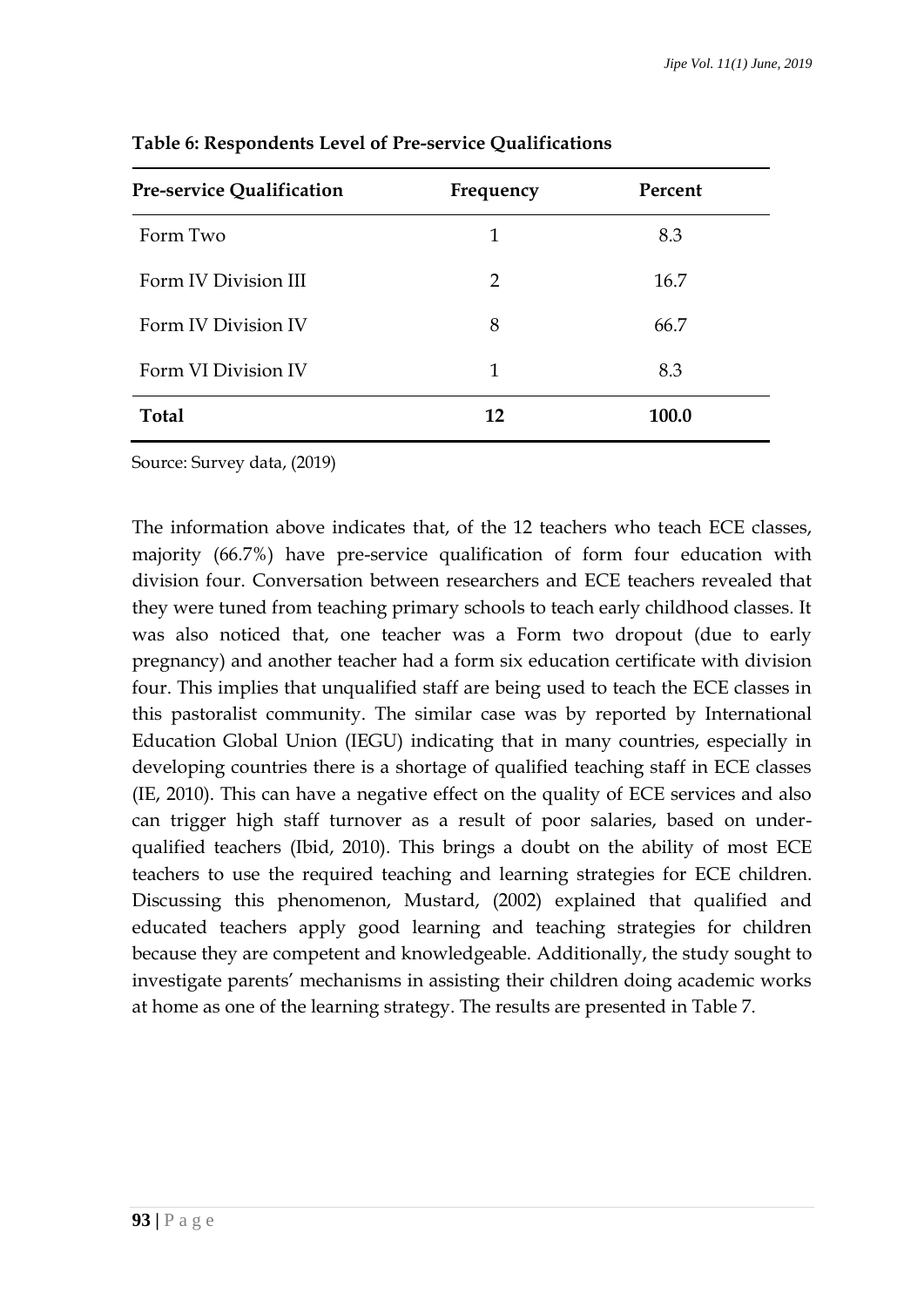| <b>Responses</b>                                        | Frequency | Percent |
|---------------------------------------------------------|-----------|---------|
| Employ a teacher to come at home and<br>teach the child | 26        | 38.2    |
| Elder siblings assist the child                         | 34        | 50.0    |
| A child do the work alone                               |           | 11.8    |
| Total                                                   |           | 100 O   |

**Table 7: Parents Assistance to Children in Academic Works**

Source: Survey data, (2019)

Majority of parents (50%) commented that the elder siblings assist the ECE children to do academic works, and few parents (11.8%) said their children performing their works alone. Commenting on the importance of adult- child interaction on academic matters, Tekin (2014) said that children's interaction with their family members in the community is so important for their learning and development since their first teacher is the family and their first learning takes place in the community. For this reason children gain knowledge about the world through this kind of interaction. Vygotsky, (1978) claimed that children can learn and achieve by themselves at one level. However, the child's abilities increased when working under the guidance of an adult or a more able peer. However, researchers realized that, there is no direct parent-child assistance on attending children's schoolwork. Hence, the study explored how parents with different education levels assist children to do school works. Findings are shown in Table 8.

| Mode of Assistance to Children in Academic Works |                        |                          |                                                 | <b>Total</b>                                           |                        |    |
|--------------------------------------------------|------------------------|--------------------------|-------------------------------------------------|--------------------------------------------------------|------------------------|----|
| <b>Parents Education</b><br>Level                |                        | Sit and read<br>together | Employ a<br>teacher to<br>come at home<br>child | and teach the Elder siblings<br>assist the child alone | A child do<br>the work |    |
| Level of<br>Education                            | Didn't go<br>to School | $\boldsymbol{0}$         | 3                                               | 36                                                     | 7                      | 46 |
|                                                  | Primary<br>Level       | 13                       | 6                                               | 2                                                      |                        | 22 |
| Total                                            |                        | 13                       | 9                                               | 38                                                     | 8                      | 68 |

**Table 8: Parents' Education Level and Mode of Assisting Children in Academic Works**

Source: Survey data, (2019)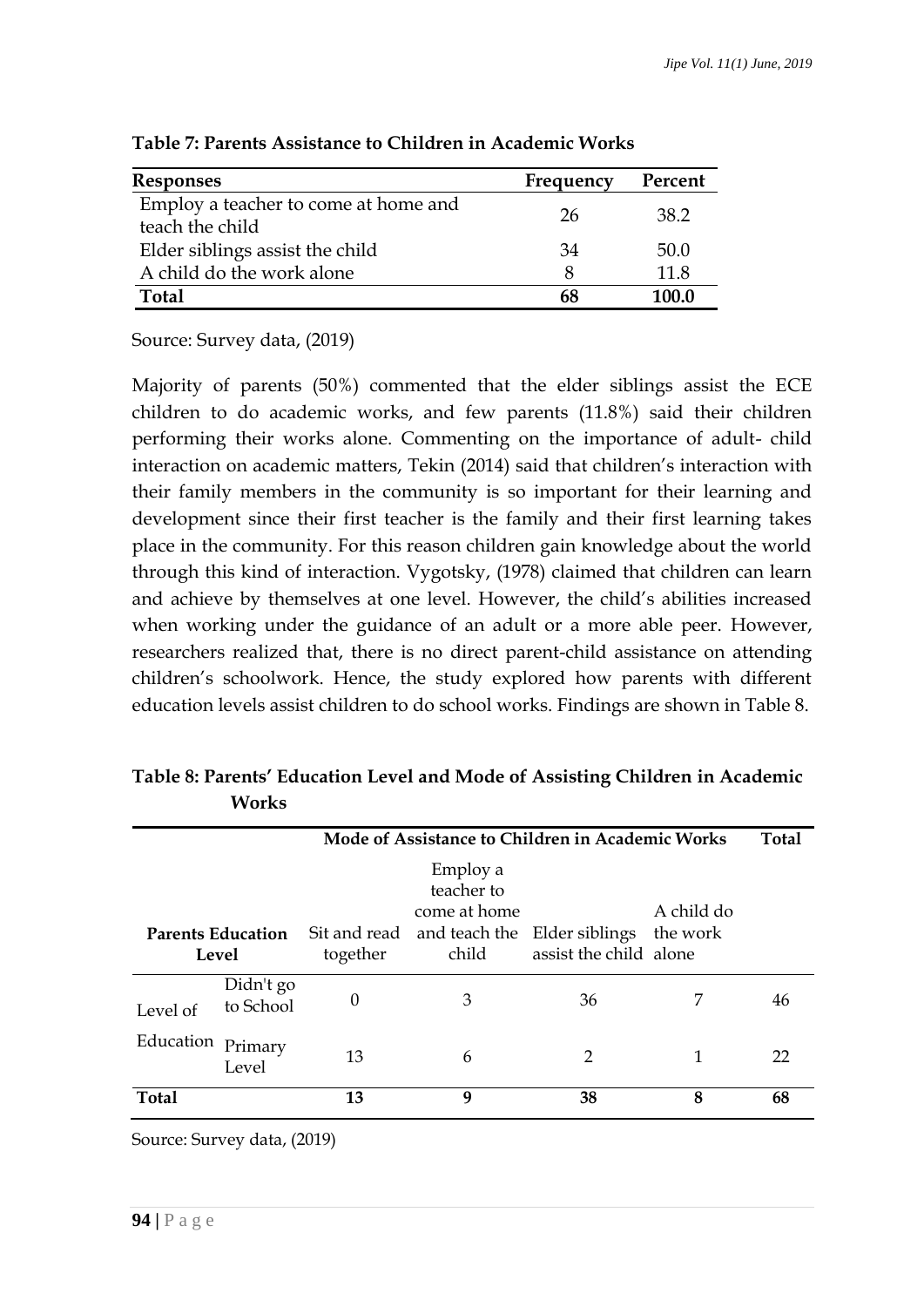Findings revealed that most of uneducated parents (78.2%) reported that elder siblings assist ECE children in education matters. While majority of parents with primary level of education (59%) indicated that they sit and read with their ECE children. It was noted that, uneducated parent pays low attention on strategies of assisting their children on education matters. This is in line with the Kerman (2012) findings which affirms that, most of uneducated parents seems no importance of taking their children to early childhood classes with reasons including lack of awareness about the ECE programme. The ECE non-teaching staff commented the same when asked about parents' awareness on the ECE programme. This means that if parents were educated (at least to primary level) they could even be aware of the learning strategies and importance of ECE services and take their children to the centers while assist them at home. Education transforms, enhance knowledge and empowers individuals to think and make rational decisions (Ibid, 2012). These findings were also consistent with Sarigian (2004) who revealed that educational level of parents is a powerful factor in influencing their children's academic success; and therefore, education level of parents is greatly connected to the educational attainment of their children.

Parents who undertake stimulating activities with their children at home such as painting and drawing with their children, playing with letters and numbers, and encourage children to learn songs, poems and nursery rhymes were all associated with gains for the children in "independence and concentration" (Mitchel, Wylie, & Carr, 2008). Parents, who are not aware about their children's education matters, display little or no warmth to the academic endeavour of their children. Children with uninvolved parents are likely to have low levels of functioning in many areas. They tend to do poorly in schools and particularly as they move into high school, are more likely to exhibit delinquent behaviour and to be depressed (Chemagosi, 2016). Parents who do not know what their children are doing at schools and leave everything to teachers and siblings may results into children not getting what they (parents) wish their children to get from the learning environment. For parents who give more time to their children as a learning strategy, home learning takes place well and children learn in a better way. Parents are the children's first and most enduring educators. When parents and practitioners work together in child's early years' setting, the results have a positive impact on children's development and learning (Stern, 2003). Strategies to involve parents in their child's literacy practices are more powerful force for academic success than other family background variables such as social class, family size and level of parental education (Bonci, 2008). In poor rural areas there is a challenge of getting the qualified ECE workers for the ECE centers because of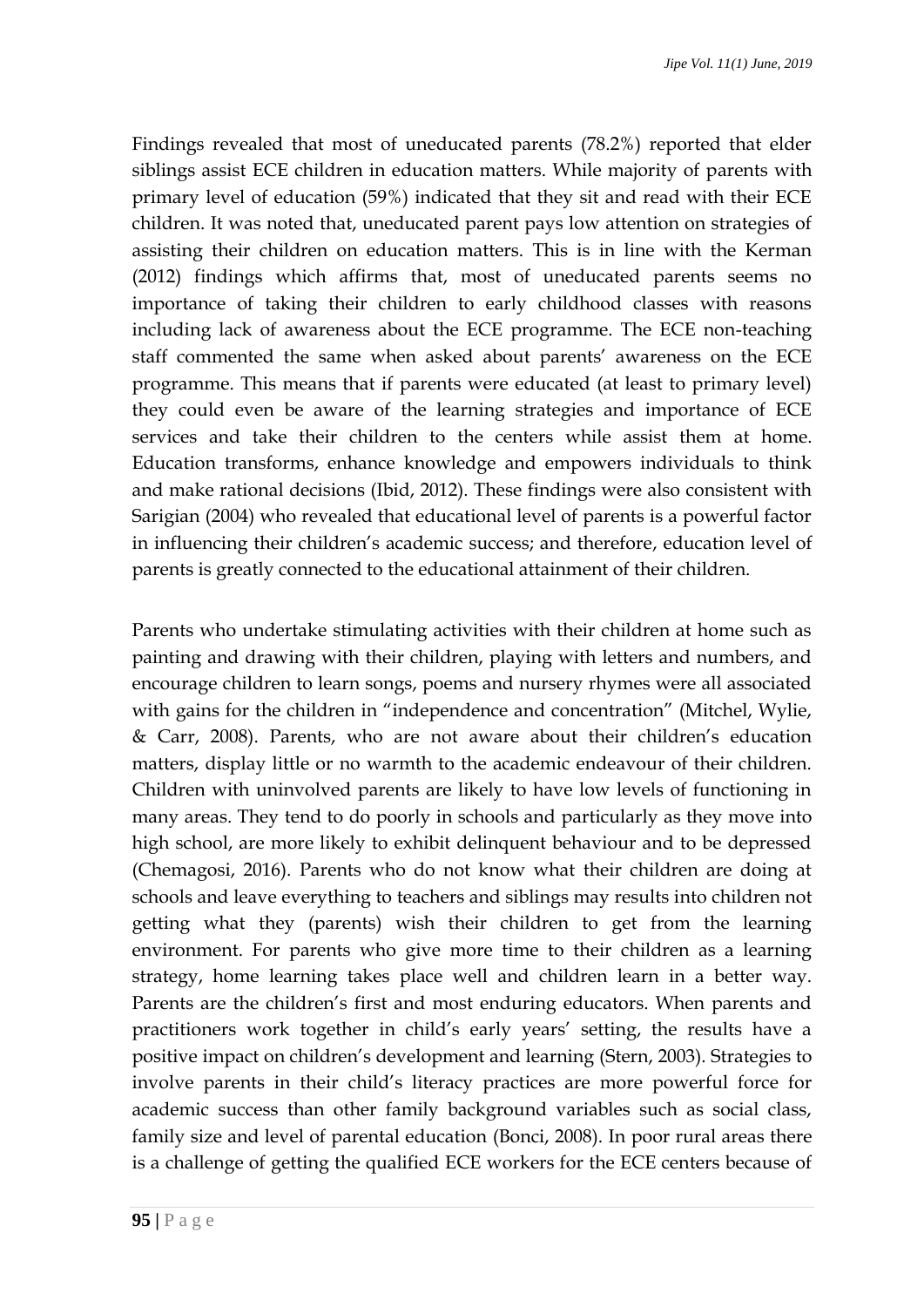absence of necessities to sustain life (ILO, 2016). Remunerations are considered as motivation to teachers, hence influence on teaching strategies. The study inquired teachers on whether are satisfied with their remunerations package. Majority of teachers (75%) reported to be not satisfied with the remuneration provided by their employers. Those who reported to be satisfied mentioned to have fewer expenses since they are natives in the community. Therefore, the workplaces are close to their homes, and are supported by family members to meet the basic necessities. On the other hand, the unsatisfied teachers commented that the working environment is precarious and are not used to the culture and general social life of the community. Van der Berg (2008) mentioned that environmental factors and remunerations are some among factors which hinder qualified teachers to join ECE classes. Commenting on Early childhood teachers' status, (Kane, 2008) cemented that the ECE teachers have historically been perceived as relatively of lower status within the teaching profession, and they are viewed as carers rather than educators and hence this perception stands as justification for low salaries to teachers in many areas. There is a loss of prestige for the teaching professional where teachers' salaries are not perceived as commensurate with levels of education, training and responsibilities. Salaries (especially for ECE teachers) do not achieve even the basic household poverty line in a very lowincome countries; results in teacher recruitment difficulties, absenteeism and low teacher performance (ILO, 2016). This has an impact in caring and teaching young children where the foundation of life is established. The teaching and learning strategies requires having the qualified staff, good parent-child learning interaction and provision of motivation to teachers. These contribute highly to the attainment of quality ECE.

## **Conclusion**

Based on the findings from the study, researchers draw conclusion that economic status, socio-cultural practices, and teaching and learning strategies influence the provision of ECE in pastoralist community in Monduli district. Social-economic and social cultural factors hinder parents in pastoralist community to facilitate quality ECE education to their children. These factors affect learning environment both at home and school; they enhance dropouts. Children are forced to engaged in family income generating activities instead of attending the ECE studies. Incompetent teachers are not knowledgeable enough to apply teaching and learning strategies in order to assist children's learning. Low remunerations to teacher and the unattractive rural environment hinder competent teachers to work with ECE centres in pastoralist community. As a result, unqualified staff are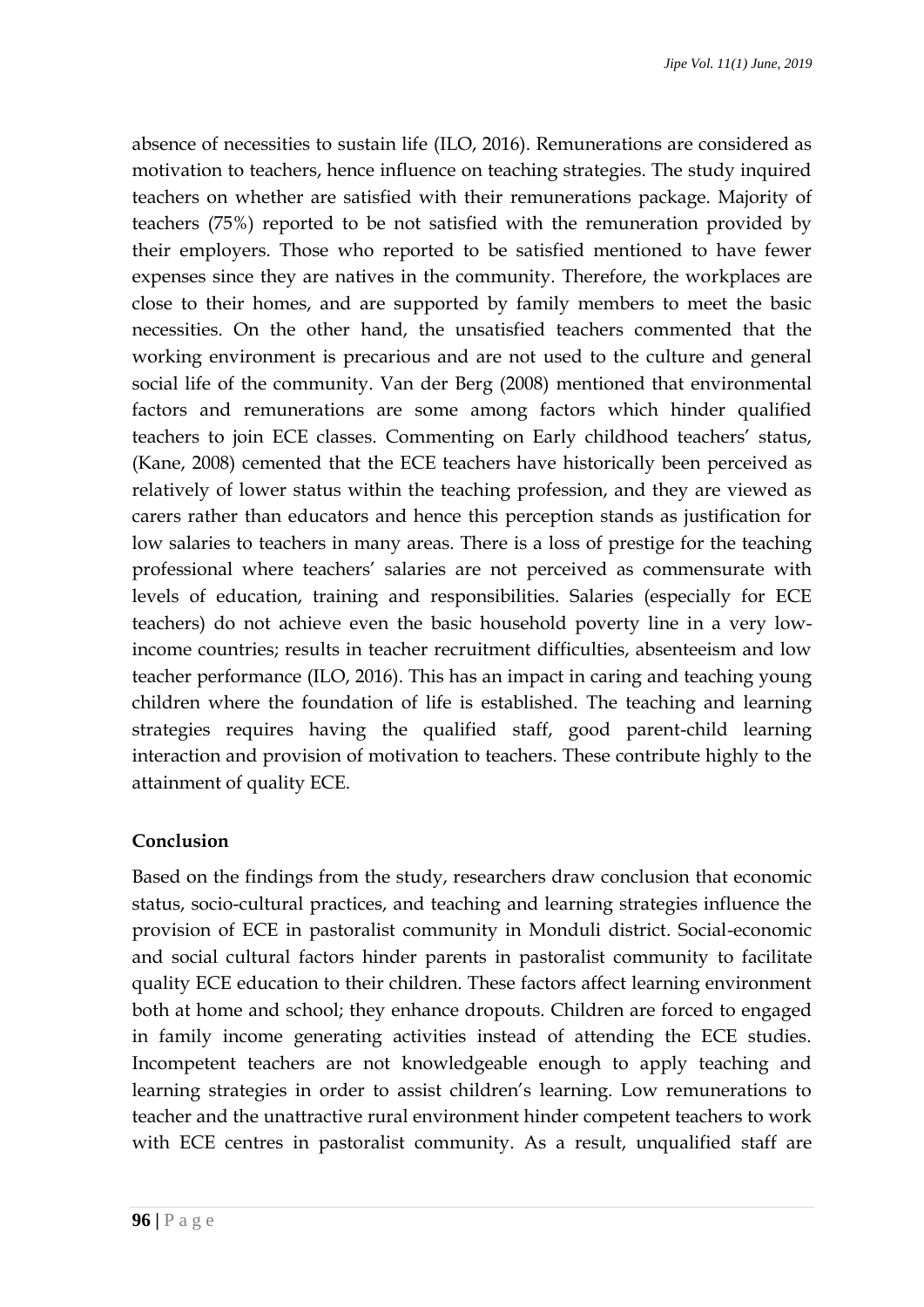engaged in teaching and taking care of the young ones and this impairs the provision of quality ECE to young children.

#### **Recommendations of the Study**

Based on the findings of the study, it is recommended that: First, the government should formulate an organ to monitor activities and quality of ECE provision in pastoralist community including coordinating training to ECE teachers, monitoring the quality of ECE, Second, bylaws should be enacted to enforce parents to enrol children to ECE classes at the recommended age and make follow up of the ECE curriculum implementation in the area. Last, provision of in-service trainings to ECE teachers should be of mandatory because it will help teachers to be equipped with teaching and learning strategies.

#### **REFERENCES**

- Ackerman, D. J., & Barnett, W. S. (2009). What do we Know About the Impact of Publicly Funded Preschool Education on the Supply and Quality of Infant/Toddler Care Draft. <http://nieer.org/publications/nieer-working> papers/nieer-working-paper-%E2%80%93-what-do-we-know-aboutimpactpublicly-funded.
- Bagudo, A. A. (2019). Challenges on development and education of nomadic children in Sokoto State: Implications for education and sustainability, *British Journal of Education*, 7 (3), 69-77.
- Bandura, A. (1977). *Social Learning Theory.* Englewood Cliffs, NJ: Prentice Hall.
- Bonci, A. (2008). *A research review: The importance of Families and the Home environment.* London: National Literacy Trust.
- Brandley, R., Caidwell, B., Rock, S., Ramey, C., Barnard, K., & Gray, C. (1989). Home environment and cognitive develpment in the first 3 years of life: A collaborative study involving six sites and three ethnic groups in North America. *Developmental Psychology, 25(2)* , 217-235.
- Brook-Gunn, J., & Duncan, J. (1997). The Effect of Poverty on Children. *Children and Poverty 7 (2)* , 55 - 71.
- Carr-Hill, R., & Peart, E. (2005). *The Educational of Nomadic people in Eastern Africa: Djibouti, Eritrea, Ethiopia, Kenya, Tanzania and Uganda. Review os relevant Literature.* Paris: UNESCO- IIEP.
- Chartier, A., & Geneix, N. (2006). Pedadogical Approaches to Early Childhood Education: Paper commissioned for EFA Global Monitoring Report. UNESCO: Strong Foundation: Early Childhood Care and Education.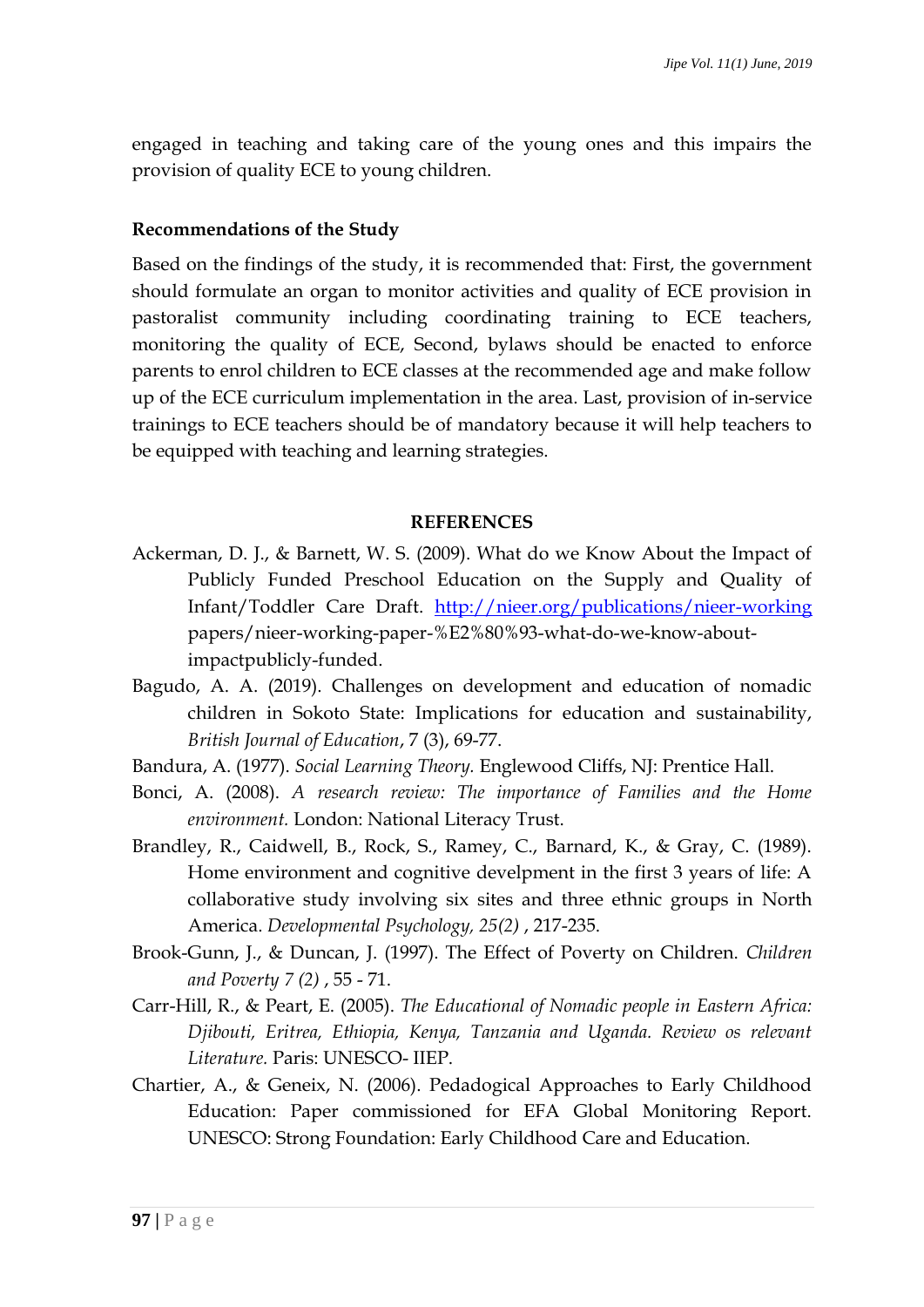- Chemagosi, M. (2016). Influence of parenting stlye on involvement in the education of public preschool learners in Nandi Central Sub County, Nandi County, Kenya. *International Journal of Education and Research, 1(1)*, 1-18.
- Croker, C., & Sanare, O. (2008). *Local solution for improving the Quality of carre and education for young Maasai children in Tanzania Early Childhood matters.* Retrieved on 5th May 2016 from: <http://www.bibalex.org/> Search4Dev/files/293405/124130.pdf.
- Deci, E., & Ryan, R. (2008). Self-determination Theory: A macrotheory of Human Motivation, Development and Health. *Canadian Psychology, 49 (3)* , 182 - 185.
- Duncan, D., Yeung, J., Brook-Gunn, J., & Smith, J. (1998). How much does child poverty affect the life chances of Children? *America Sociological Review 63(3)*, 406-423.
- Ferguson, H. B., Bovaird, S., & Mueller, M. P. (2007). The impact of Poverty on Education outcomes for Children. *Pediatric Child Health 12 (8)* , 701-706.
- Fukkink, R., & Lont, A. (2007). Does Training matter? A meta-analysis and review of caregiver training studies. *Early Childhood Research Quarterly 22 (3)*, 294 - 311.
- Garcia, M., Pence, A., & Evance, J. L. (2008). *Africa's Future, Africa's Challenges: Early Childhood care and Development in Sub-Saharan Africa.* [http://siteresources.worldbank.org/EXTAFRREGTOPEDUCATION/Reso](http://siteresources.worldbank.org/EXTAFRREGTOPEDUCATION/Resources/444707-1291071725351/Africa_%20Challenge_Africa%20_Future_2008) [urces/444707-1291071725351/Africa\\_ Challenge\\_Africa \\_Future\\_2008](http://siteresources.worldbank.org/EXTAFRREGTOPEDUCATION/Resources/444707-1291071725351/Africa_%20Challenge_Africa%20_Future_2008) \_final.pdf:The International Bank for Reconstruction and Development/ The World Bank.
- Hartwig, K., & James, S. (2010). *The whole village Project: Village Report for Engaruka, Migomgani, Naitolia and Selela in Monduli District.* Minesota: University of Minesota.
- Hillemeier, M., Morgan, P., Farkas, G., Maczuga, S. (2013). Quality disparities in Child Care for At-Risk Children: Comparing Head Start and Non-Head Start Settings. *Matern Child Health J. (17), 180 – 188*
- IE. (2010). *Early Childhood Education: A Global Scenario. A report on A Study conducted by the Educationa International ECE Task Force.* Brussels: Educational International.
- ILO. (2016). *Rural Teachers in Africa: A report to ILO.* Geneva: ILO.
- Kamerman, S. (2006). *Strong Foundation: A global History of Early Childhood Education and Care. Paper commission for EFA Global Monitoring Report.* US: UNESCO Retrieved on <http://unesdoc.unesco.org/> images/001474/ 147448e.pdf.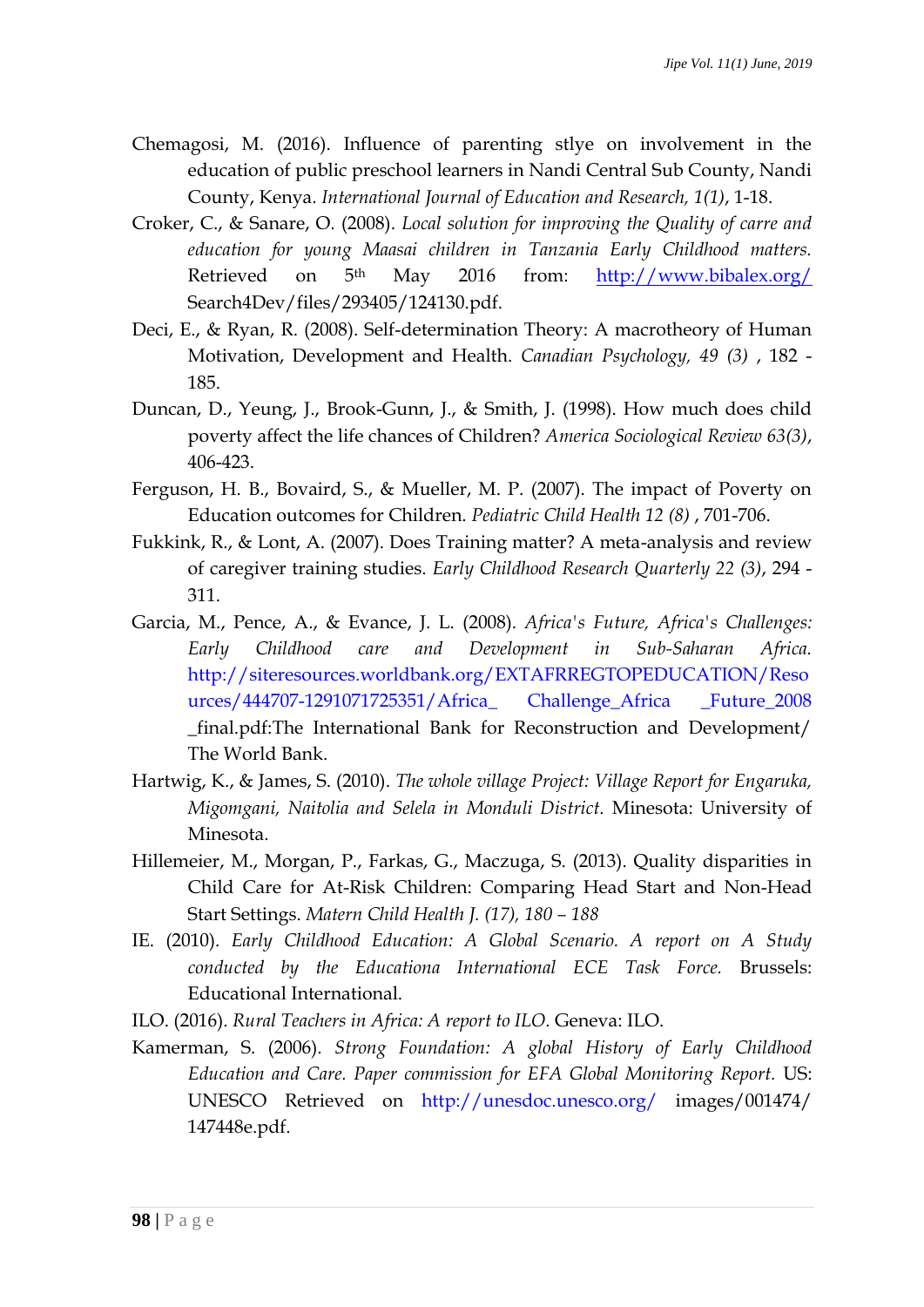- Kane, G. (2008). *Perceptions of Teachers and Teaching: A focus on Early Childhood Education. Report to the Ministry of Education. .* New Zealand: Ministry of Education.
- Kihia, M.J. (2017). Determinants of children's enrollment in selected pre-schools in Iria-ini zone, Nyeri South sub-county, Kenya. Research project submitted to the school of education in partial fulfillment for the award of the degree of Master of Education (ECE), Kenyatta University.
- Kirpal, S. (2002). Communities can make a Difference: Five cases across Continents. In M. Young, *From Early Child Development to Human Development* (pp. 293-360). Washington, D.C: The International Bank of Reconstruction and Development/The World Bank.
- Kratli, S., & Dyer, C. (2009). *Mobile Pastoralists and Education: Strategic Options.* UK: International Institute for Environmental and Development.
- Mbise, A. (1996). *Pre-primary education versus Primary education. Papers in Education and Development (PED).* DSM: University of Dar es Salaam.
- Mitchell, L., Wylie, C., & Carr, M. (2008). *Outcomes of Early Childhood Education: Literature Review.* New Zealand: Ministry of Education.
- Mtahabwa, L., & Rao, N. (2010). Pre-primary Education in Tanzania: Observation from Urban and Rural Classrooms. *International Journal of Education Development 30 (3)*, 227-235.
- Mugweni, R. M. (2011). Review of the Education Transition Fund and Early Childhood Development Sub-Sector Analysis. Harare: European Commission, AESA Consortium.
- Murungi, C. G. (2013). Reasons for Low Enrolments in Early Childhood Education in Kenya: The parental perspective. *International Journal of Education and Research*, 1 (5), 1-10.
- Mustard, J. (2002). Best Investment for the Future: Experiences Based Brain Development- the Effect on Health, learning and behaviour. *National Health Science Symposium: Early Childhood Care and Development:* Investment for Future, Karachi.
- Navarrete, A. (2015). *Assessment in the Early Years: The Perspectives and Practices of Early Childhood Educators.* Dubllin: Dublin Institute of Technology Masters Dissertation.
- Neuman, S. (1999). Books make a difference: A study of access to Literacy. *Reading Research Quartely, 34(3)*, 286-311.
- Nolan, A., & Raban, B. (2015). *Theories into Practice: Understanding and Rethinking our work with Young children and Teaching solution.* Australia: Teaching Solution.
- Nsamenang, A. B. (2008). Understnding ECD in Africa: The force of local and global motives. In A. P. Garcia, & E. J. (eds), *Africa's future, Africa's*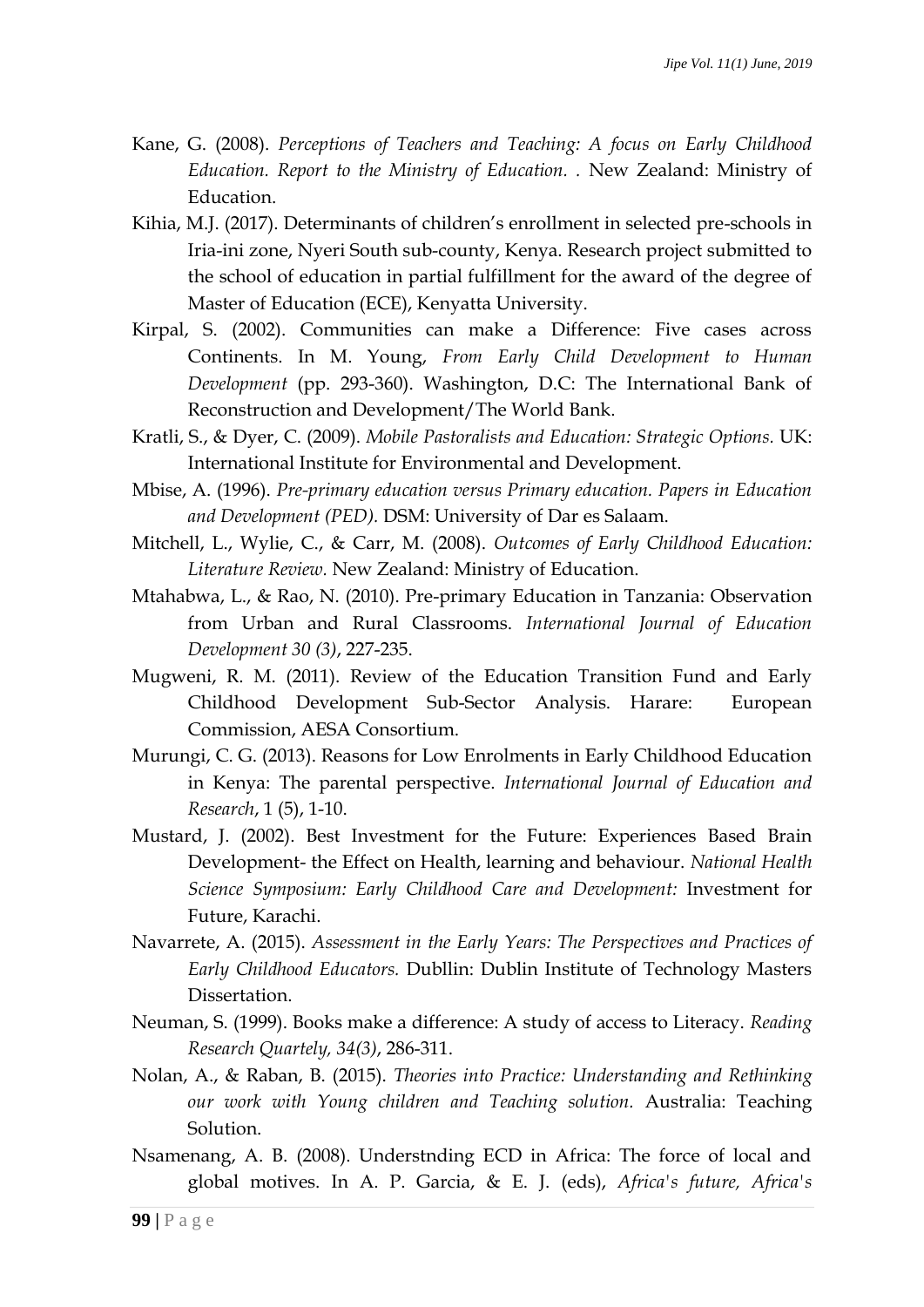*challenges: Early childhood care and development in Sub-Saharan Africa* (pp. 50- 62). Washington, D.C: World Bank.

- Osagiobare, O., Oronsaye, R., & Ekwukoma, V. (2015). Influence of Religious Cultural beliefs on girl-child education aspiration in Nigeria. *Journal of Education and Social Research 5 (2)* , 165-170.
- Pence, A. (2004). *ECD Policy development and implementation in Africa Early Childhood and Family Policy series No. 9.* NY: UNESCO Education Sector Retrieved at <http://unesdoc.unesco.org/> image/00313/ 001375/ 1375 64e.pdf.
- Pessanha, M., Aguiar, C., & Bairrao, J. (2007). Influence of Structural features on Portuguese toddler childcare quality. *Early Childhood Research Quarterly 22 (2)* , 204-214.
- Raymond, A. (2014). *Girls' education in Pastoral communities: An enthnographic study of Monduli district, Tanzania.* UK: CfBT Trust Fund Retrieved on https://www.educationdevelopmenttrust.com/~/media/EDT/Reports/R esearch/2014/r-girls-education-in-pastoral-communities-2014.pdf.
- Rogoff, B. (1998). Cognition as a Collaborative Process. In W. Damon, D. Kuhn, & S. R.S, *Handbook of child psychology* (pp. 679-745). NY: Wiley Retrieved on https://people.ucsc.edu/~brogoff/Scanned-articles/scanned%2012- 2008/Cognition%20as%20a%20Collaborative%20Process.pdf.
- Roy, C., & Peart, E. (2005). *The education of Nomadic peopld in East Africa: Djibout, Eritrea, Ethiopia, Kenya, Tanzania and Uganda.* Tunisia: ADB/UNESCO-IIEP.
- Sanda, A., & Garba, T. (2007). Rural Household poverty School Attendence and Educational attainment. Evidence from Sokoto state Nigeria- The African symposium. *An Online Journal Of Educational Research Network*. 7, (10), 14 - 22.
- Sarigian, P. (2004). *Review of Child Development Research.* Chicago: University of Chicago Press.
- Tekin, A. (2014). Parent Involvement Revisited: Background, Theories and Models. *International Journal of Applied Education Studies* , 1-13.
- UNESCO, (2010). *Education for Sustainable Development Lens: A Policy and Practice Review Tool.* Paris: UNESCO Education Sector.
- UNESCO, (2015). *Education for All 2005- 2015: Achievements and Challenges.* France: UNESCO.
- UNESCO, (2017). *Empowering Girls from Pastoralists Community in Ngorongoro, Tanzania: End of Project Report.* DSM : UNESCO Retrieved on http://www.unescodar.or.tz/unescodar/publications/End%20of%20Proje ct%20Report%20%20Empowering%20Girls%20from%20Pastoralists%20Co mmunity%2.